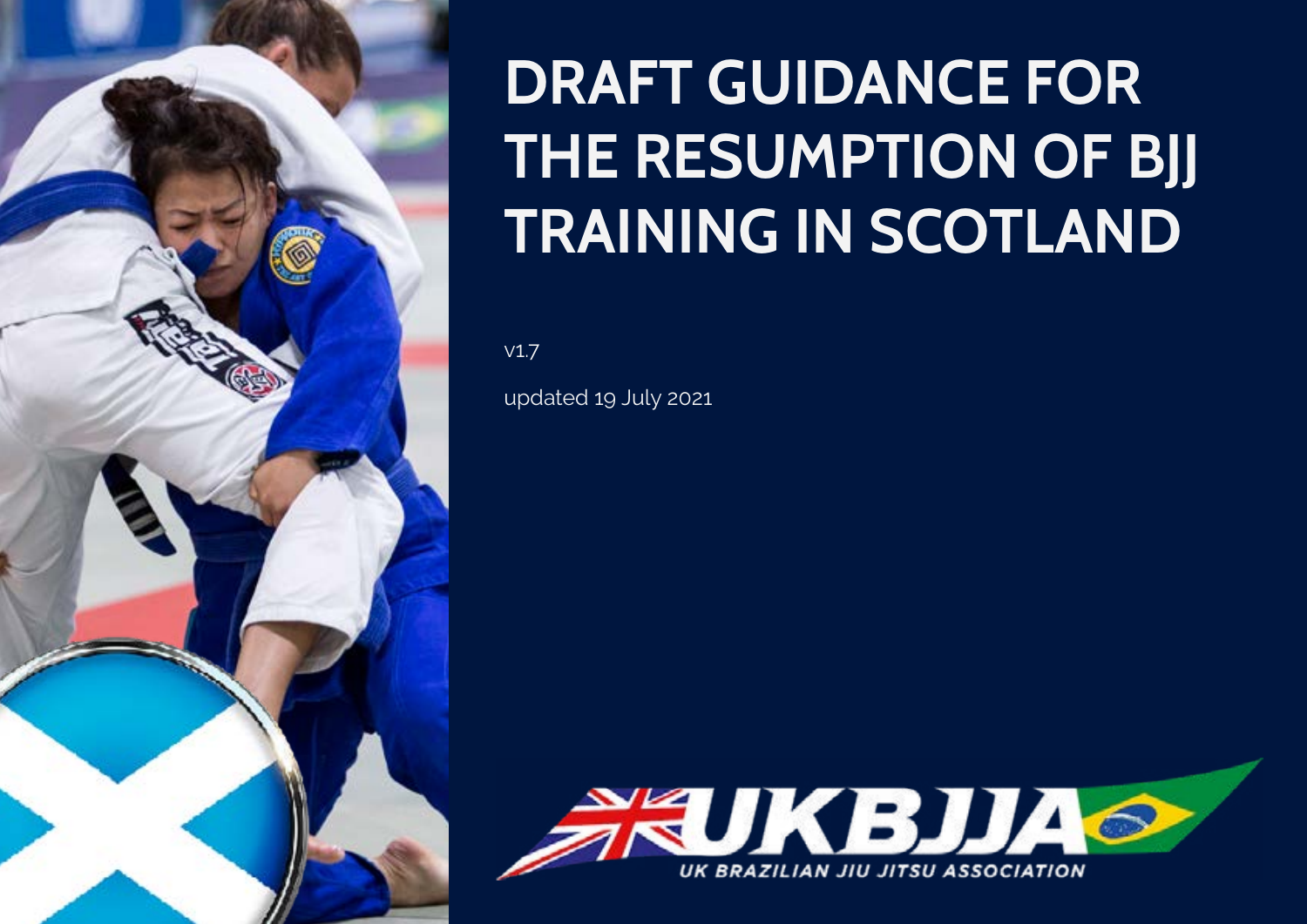

### **INTRODUCTION**

Brazilian Jiu Jitsu (BJJ) is a martial art and combat sport that originated in Brazil in the early 20th century.

It emphasises taking a fight to the ground and using positional dominance to submit an opponent, via joint locks or choke holds.

It has exploded in popularity in recent years, thanks to its importance in Mixed Martial Arts (MMA) competition and through high profile BJJ fighters such as Welsh multiple world champion, Ffion Davies. It is now practised by an estimated 60k people in the UK.

In contrast to many other martial arts, BJJ is predominately practised in full-time professional gyms, on which instructors and staff depend for their livelihoods.

BJJ is a full contact martial art and thus faces certain challenges to be practised safely during the Covid-19 pandemic.

This document sets out the key points to enable to clubs and gyms to reopen in line with Scottish Government. Covid 19 guidellinesand return to the mats.

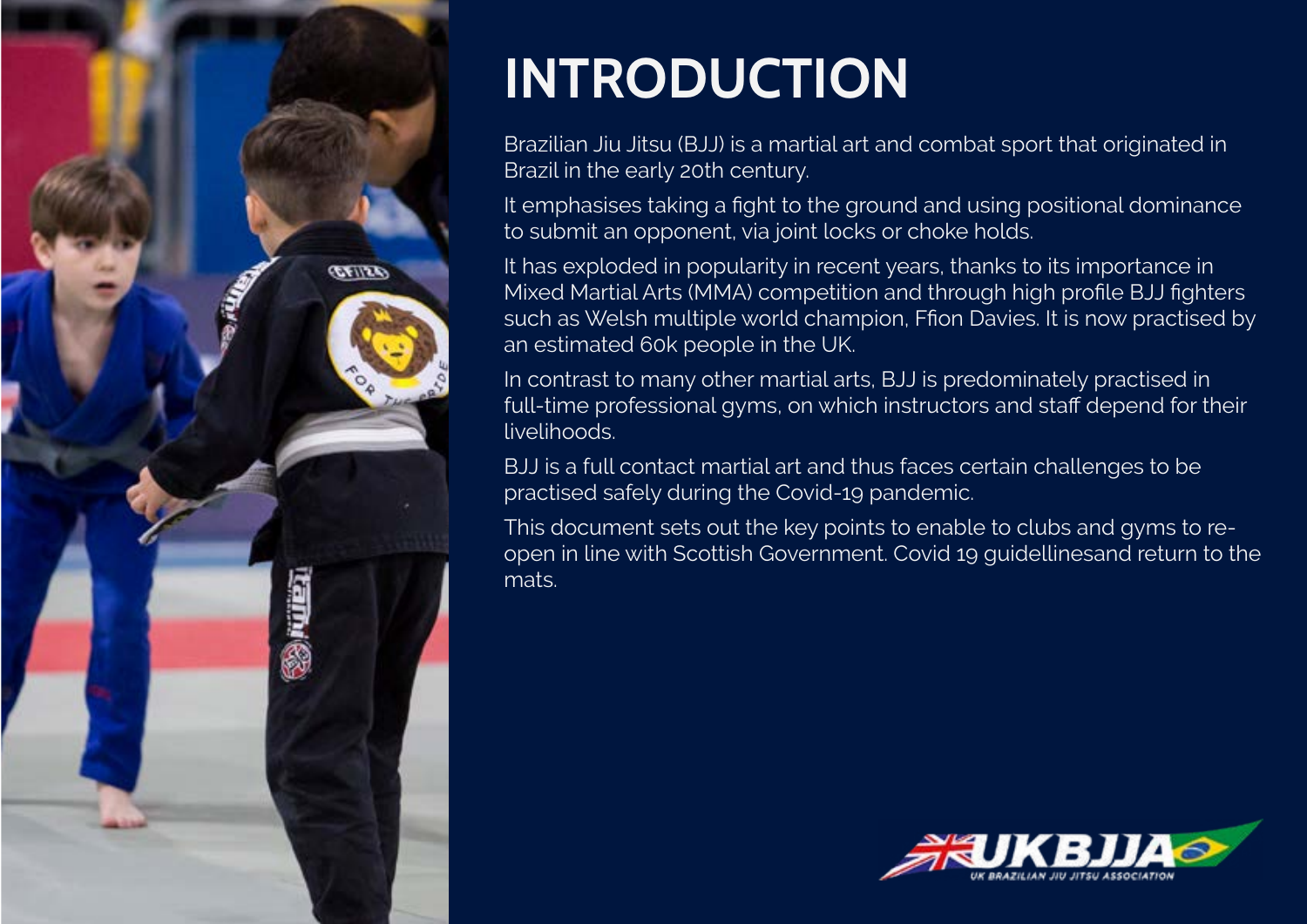

## **ABOUT THE UKBJJA**

The United Kingdom Brazilian Jiu Jitsu Association (UKBJJA) is the governing body for the sport and martial art of Brazilian Jiu Jitsu (BJJ) in the UK. It is a not-for profit organisation which provides a governance structure for BJJ, that promotes and develops the sport while allowing individual clubs and practitioners the space and freedom to practice the sport in the way they enjoy. The UKBJJA is currently in the final stages of assessment for full Sport England accreditation.

The UKBJJA was formed in 2013, and the association's goal is to foster the development of BJJ at elite, community and grassroots levels, raising the profile of the sport but also providing pathways for development and involvement across communities in the UK.

The UKBJJA has 300 member clubs and 10,000 individual members across the four nations of the UK.

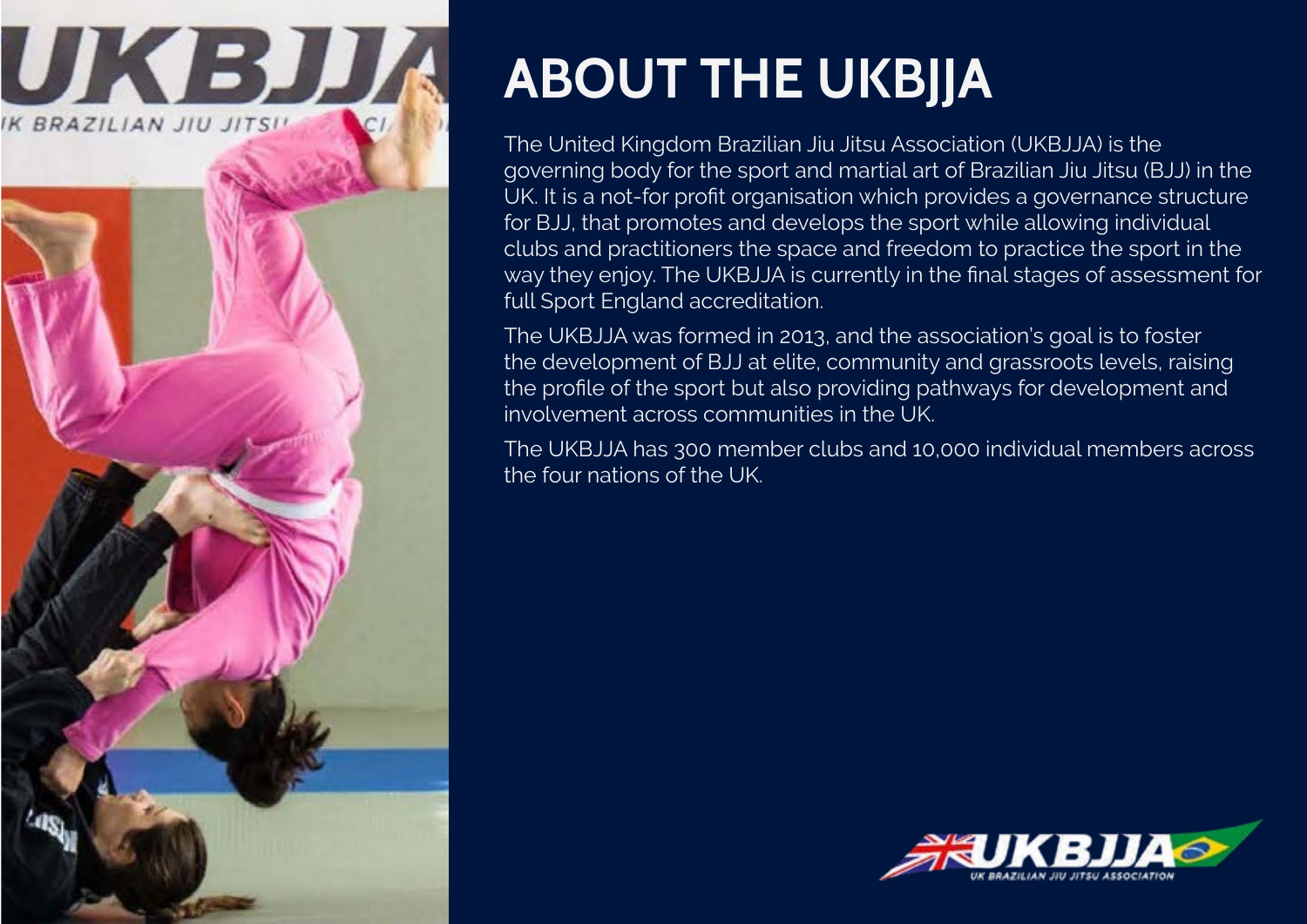

# **TABLE OF CONTENTS**

| BJJ and covid-19                           | 5              |
|--------------------------------------------|----------------|
| Prior to Reopening                         | $6\phantom{1}$ |
| The Tier System                            | $6 - 9$        |
| Table of Restrictions & Planned Dates      | 7              |
| Tier 4 & Tier 3                            | 8              |
| Tier 2, Tier 1 & Tier 0                    | $\mathcal{Q}$  |
| <b>Travel Guidance</b>                     | $10 - 11$      |
| Key Roles and Responsibilities             | $12 - 14$      |
| Club Owner / Head Coach                    | 12             |
| <b>Covid Officer</b>                       | 12             |
| Safeguarding Officer                       | 13             |
| Data Handling Officer                      | $13 - 14$      |
| Equality & Inclusion                       | $15 - 16$      |
| Coaches                                    | $17 - 18$      |
| Health, Safety & Hygiene                   | $19 - 20$      |
| <b>Other Considerations</b>                | $21 - 22$      |
| Appendix 1 - risk assessment template      | $23 - 24$      |
| Appendix 2 - health questionnaire template | 25             |

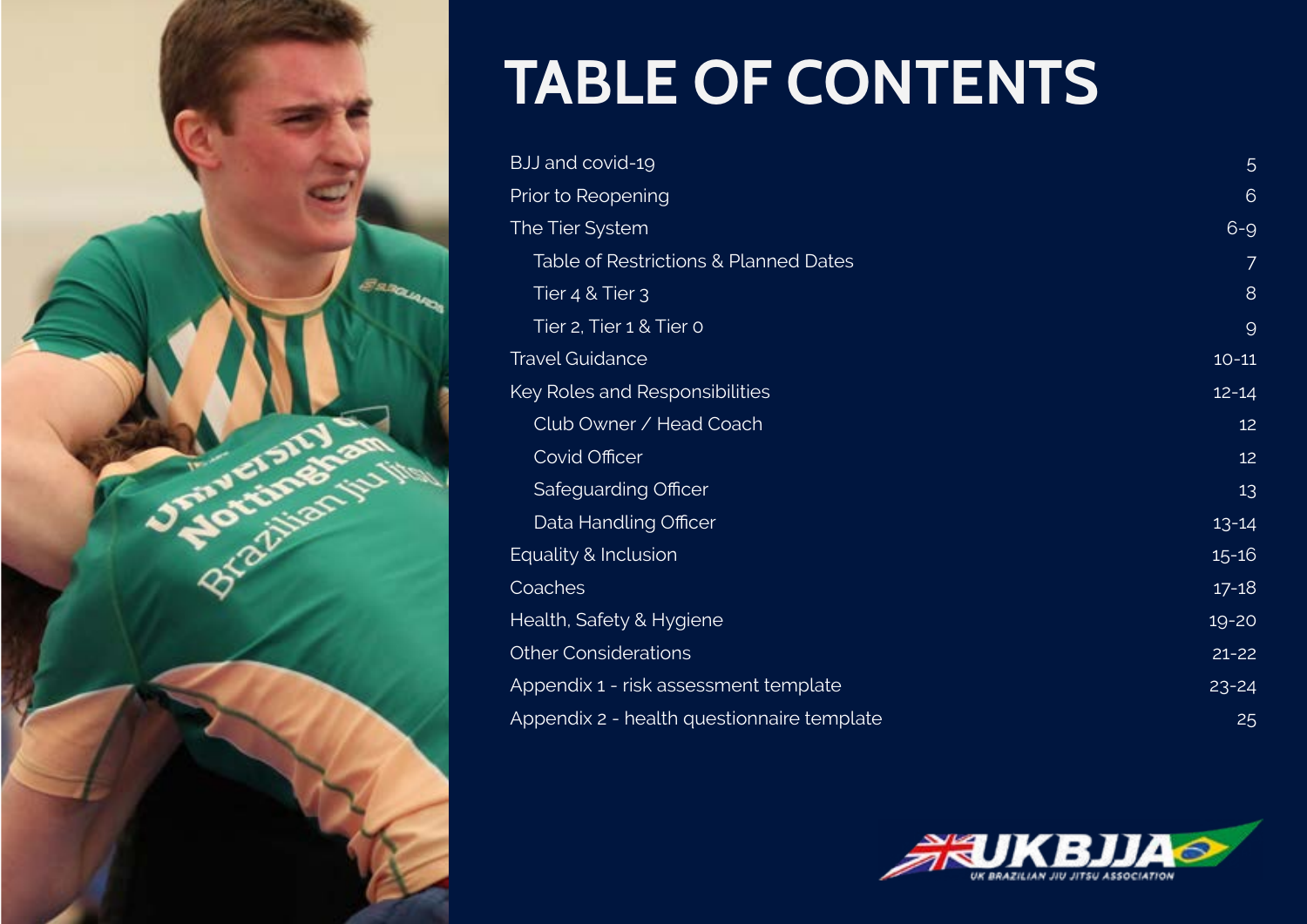### <span id="page-4-0"></span>**BIJ AND COVID-19**

The impact of COVID-19 (C-19) on our martial arts infrastructure has been profound, with many gyms being forced to close and many of our community suffering [physical and mental distress](https://www.ukbjja.org/wp-content/uploads/2021/01/Study-into-the-effects-of-lockdown-on-the-BJJ-community-versus-risks-from-Coronavirus.pdf) through isolation and lack of activity, we are aware that many of our community are scared, frustrated and apprehensive about the future of our sport both in the UK and throughout the world, we therefore feel it imperative to provide a framework, such as provided within this document to assist BJJ club owners in getting back to our "new normal".

With the right mitigation procedures, we believe our sport can be practised safely, with minimal risk to both participants and the general public.

Since June 2020 the UKBJJA has set up an Elite Athlete programme which runs according to the UK government Elite Sport Return to Training guidelines [\(Link 1,](https://www.gov.uk/government/publications/coronavirus-covid-19-guidance-on-phased-return-of-sport-and-recreation/elite-sport-return-to-training-guidance-step-one--2) [Link 2,](https://www.gov.uk/government/publications/coronavirus-covid-19-guidance-on-phased-return-of-sport-and-recreation/elite-sport-return-to-training-guidance-stage-two) [Link 3](https://www.gov.uk/government/publications/coronavirus-covid-19-guidance-on-phased-return-of-sport-and-recreation/elite-sport-return-to-domestic-competition-guidance)). The elite programme has allowed a select few professional athletes to return to training. Crucially, it has also provided us with data to prove the low risk of transmission and a set of procedures to follow that can now be rolled out to our members.

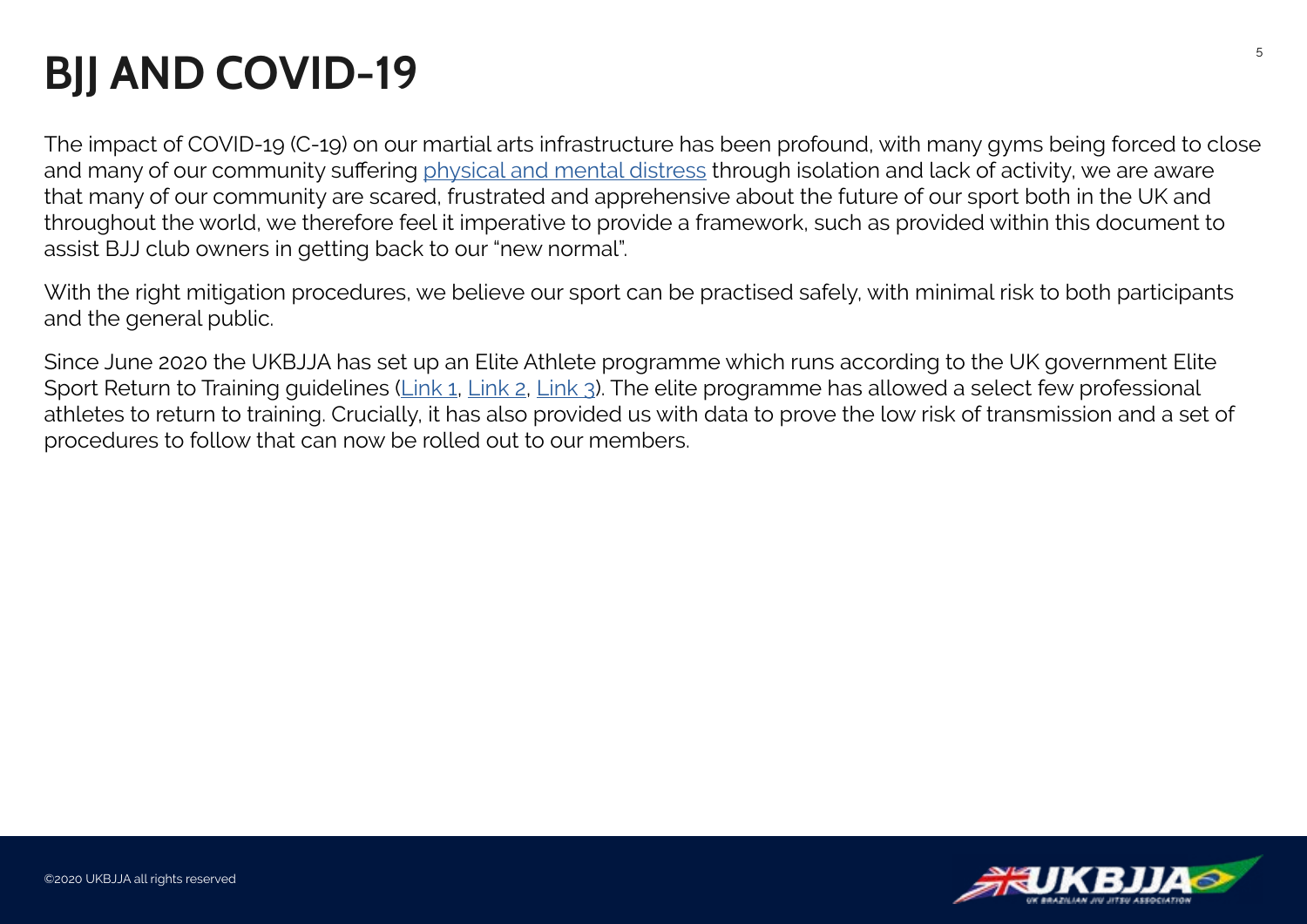### <span id="page-5-0"></span>**PRIOR TO REOPENING**

Indoor sport and leisure facilities can open if [Scottish Government Coronavirus \(COVID-19\): Guidance for the opening of indoor and outdoor](http://www.gov.scot/publications/coronavirus-covid-19-guidance-on-sport-and-leisure-facilities)  [sport and leisure facilities](http://www.gov.scot/publications/coronavirus-covid-19-guidance-on-sport-and-leisure-facilities) is fully implemented.

Appropriate risk assessments (see Appendix A) and mitigating measures must be put in place to reduce risk and protect participants. For instance, consider physically distanced training, reducing numbers taking part and implementing the bubble system where contact training is allowed.

Participants should not congregate before or after an activity. Member clubs must ensure comprehensive mitigating actions are put in place and documented in their risk assessment to stop this happening. Consider staggering start/arrival times and any other relevant additional measures.

The number of participants allowed to take part in indoor sport or physical activity must be risk assessed by the operator following Scottish Government Coronavirus (COVID-19): guidance on the opening of indoor and outdoor sport and leisure facilities and sport specific SGB Guidance.

During training you should have sole use of the facilities e.g. there should not be a thai boxing class taking place in the next room.

A breakdown of the tier system highlighting what is allowed at each stage is next.

### **THE TIER SYSTEM**

Scotland is scheduled to emerge from the current National Lockdown on the 26th of April and will return the Regional Tiered System at this time. It has been hinted that there may be a revision to what is allowed in each tier but as it stands this is the restrictions imposed on each tier.

A breakdown of the tier system highlighting what is allowed at each stage is next.



 $\hat{p}$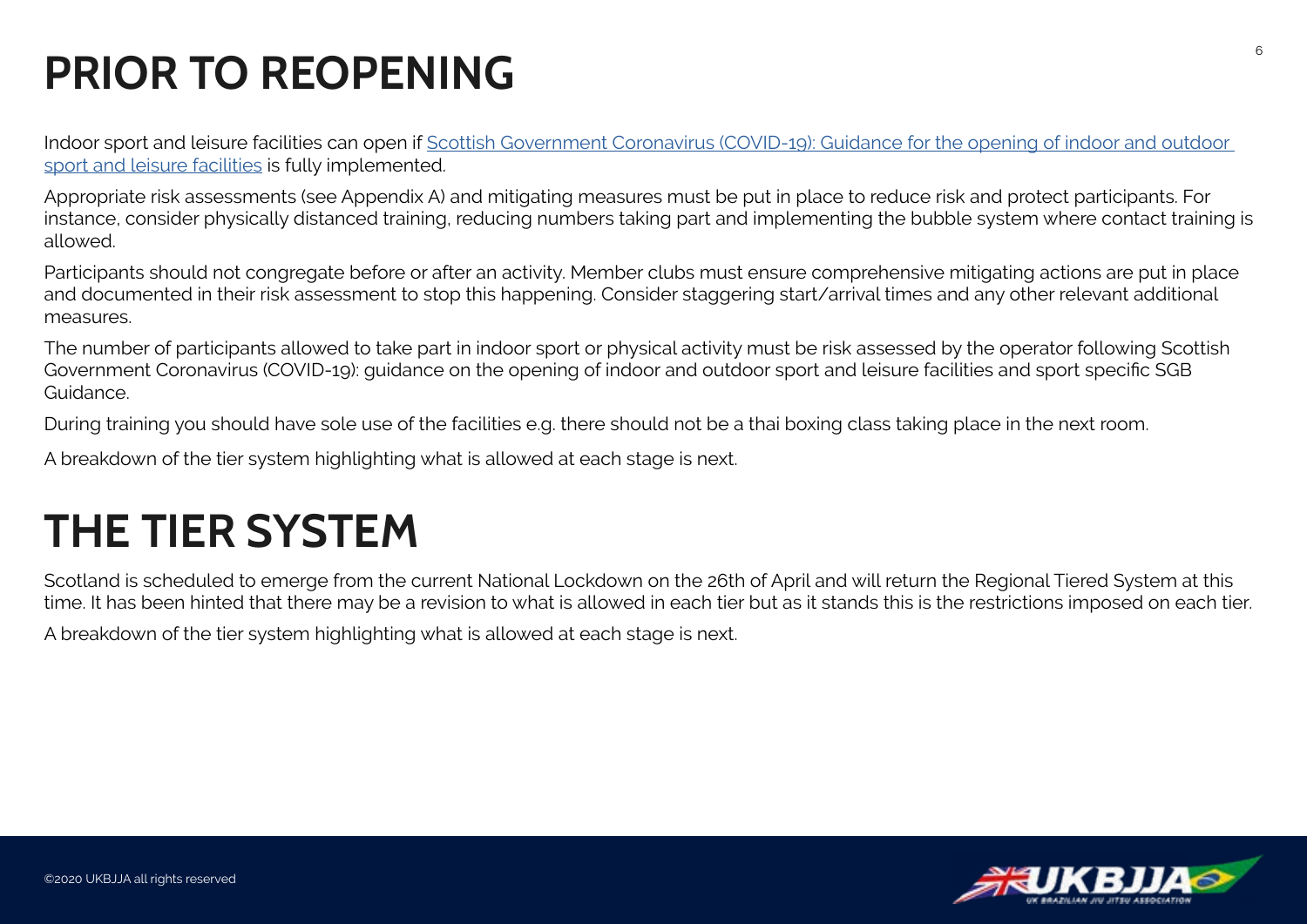<span id="page-6-0"></span>

|                                                                                                                                 |                                                   | Level o<br>from 19 July 2021                                                                                                                                                                                                                                                                                                                          | Tier <sub>1</sub>                                                                                       | Tier <sub>2</sub>                                                                                                                                                                                                                                                                                                                                                                                                                                                         | Tier <sub>3</sub>                                                                              | Tier <sub>4</sub>                                                                                                                                                                          |  |
|---------------------------------------------------------------------------------------------------------------------------------|---------------------------------------------------|-------------------------------------------------------------------------------------------------------------------------------------------------------------------------------------------------------------------------------------------------------------------------------------------------------------------------------------------------------|---------------------------------------------------------------------------------------------------------|---------------------------------------------------------------------------------------------------------------------------------------------------------------------------------------------------------------------------------------------------------------------------------------------------------------------------------------------------------------------------------------------------------------------------------------------------------------------------|------------------------------------------------------------------------------------------------|--------------------------------------------------------------------------------------------------------------------------------------------------------------------------------------------|--|
| <b>OUTDOOR</b><br><b>SPORT</b><br>Organised<br>outdoor sport,<br>competition,<br>events and<br><b>Physical Activity</b><br>(PA) | <b>Overview</b>                                   | An outdoor sporting 'field of play bubble' can consist of a maximum of 30 people<br>including coaches, officials and other support staff at any one time. Multiple bubbles,<br>each with up to 30 people, can be used in training, competition or small-scale<br>sporting events if all quidance is followed (200 max per day unless with exemption). | <b>Scottish Government</b><br>household number<br>rules apply for<br>exercise, sport and<br>recreation. |                                                                                                                                                                                                                                                                                                                                                                                                                                                                           |                                                                                                |                                                                                                                                                                                            |  |
|                                                                                                                                 | <b>Children &amp; Young</b><br>people (u18 years) | Contact & non-                                                                                                                                                                                                                                                                                                                                        | Contact & non-<br>Contact & non-<br>contact sport &<br>contact sport & PA<br>PApermitted<br>permitted   |                                                                                                                                                                                                                                                                                                                                                                                                                                                                           | Contact & non-<br>contact sport & PA<br>permitted                                              | Non-contact sport &<br>PApermitted<br>Contact sport &                                                                                                                                      |  |
|                                                                                                                                 | Adults (18+ years)                                | contact sport & PA<br>permitted                                                                                                                                                                                                                                                                                                                       |                                                                                                         | Non-contact<br>sport& PA<br>permitted<br>Contact sport &<br>PAprohibited                                                                                                                                                                                                                                                                                                                                                                                                  | PAprohibited<br>Exemptions available<br>for professional /<br>performancesport (ALL<br>Levels) |                                                                                                                                                                                            |  |
| <b>Overview</b>                                                                                                                 |                                                   |                                                                                                                                                                                                                                                                                                                                                       |                                                                                                         | The number of participants allowed to take part in organised indoor sport or physical activity should follow<br>Scottish Government guidance on the opening of sport and leisure facilities and sport specific SGB Guidance.<br>'Group' activity refers to adults, from more than 2 households (6 members) who take part in organised sport or<br>physical activity. 'Individual exercise' refers to organised sport or physical activity within household rules i.e. 1:1 |                                                                                                |                                                                                                                                                                                            |  |
| <b>INDOOR SPORT</b>                                                                                                             |                                                   | coaching. For further information see definitions within this guidance.                                                                                                                                                                                                                                                                               |                                                                                                         |                                                                                                                                                                                                                                                                                                                                                                                                                                                                           |                                                                                                |                                                                                                                                                                                            |  |
| Organised<br>indoor sport,<br>competition,<br>events and<br><b>Physical Activity</b><br>(PA)                                    | <b>Children &amp; Young</b><br>people (u18 years) | Contact & non-<br>contact sport & PA<br>permitted                                                                                                                                                                                                                                                                                                     | Contact & non-<br>contact sport &<br>PApermitted                                                        | Contact & non-<br>contact sport & PA<br>permitted                                                                                                                                                                                                                                                                                                                                                                                                                         | Contact & non-<br>contact sport & PA<br>permitted                                              | Indoor sport &<br>PAprohibited:<br>Leisure Centres, gyms<br>and other indoor<br>sportsfacilities closed.<br>Exemptions available<br>for professional /<br>performancesport (ALL<br>Levels) |  |
|                                                                                                                                 | Adults (18+ years)                                |                                                                                                                                                                                                                                                                                                                                                       | Non-contact<br>sport& PA per-<br>mitted<br>Contact sport &<br>PAprohibited                              | Non-contact<br>sport& PA per-<br>mitted<br>Contact sport &<br>PAprohibited                                                                                                                                                                                                                                                                                                                                                                                                | Indoor individual<br>exercise only<br>No contact or<br>non-contact<br>group activity           |                                                                                                                                                                                            |  |

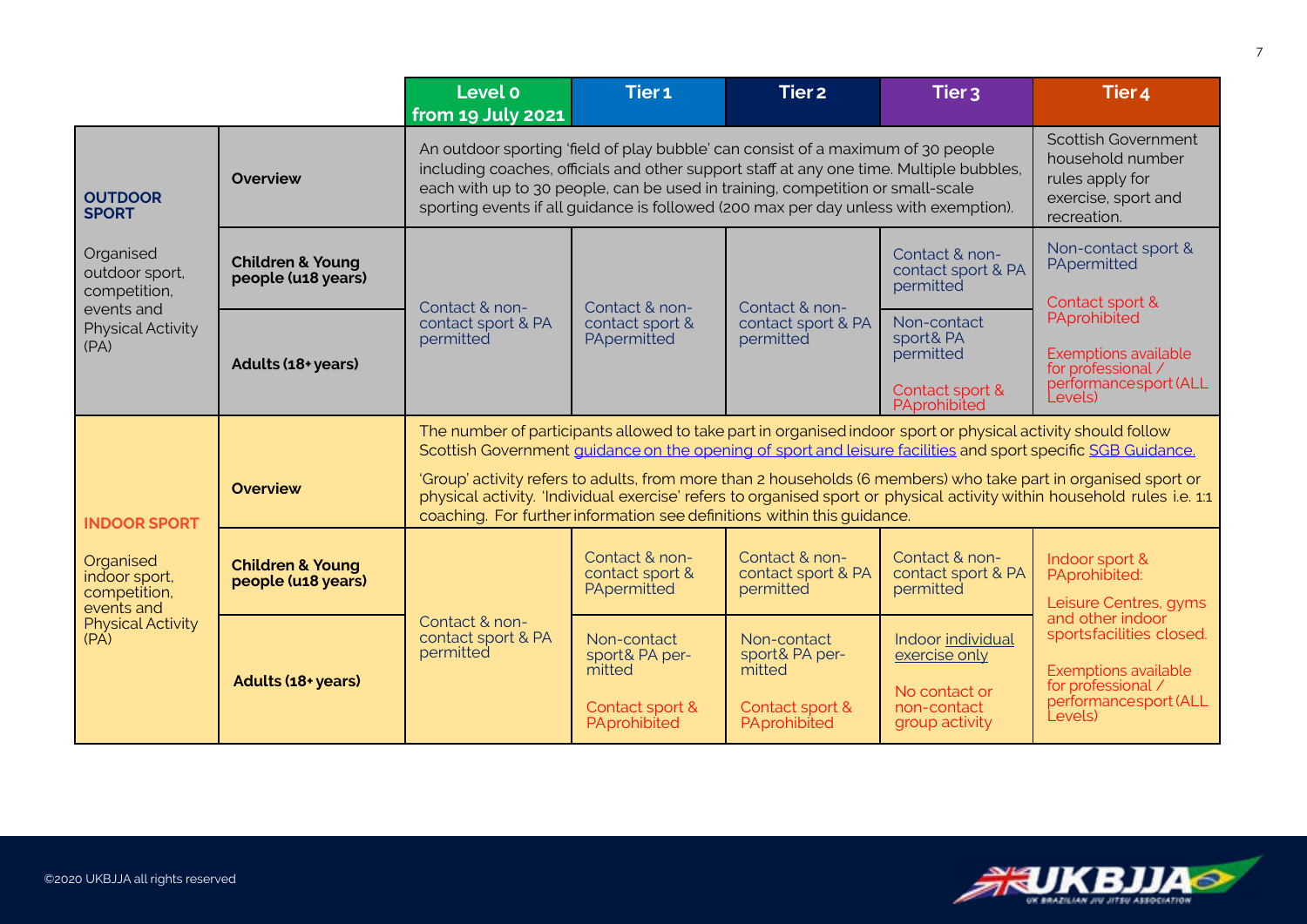### <span id="page-7-0"></span>**TIER 4**

Full closure of all indoor venues.

Outdoor non contact sport and professional activity are permitted at this stage for both adults and children but rules on social distancing and travel restrictions apply so club groups should not meet up for outdoor group exercise nor should you travel further than required for outdoor exercise.

Exemptions are allowed for professional athletes, in the first instance athletes and their coaches should contact their local council ensuring they have sufficient supporting evidence to back up their request to resume indoor contact training. Typically, a professional contract will suffice.

We would recommend that any training resumes in the form of bubbles of a maximum 6 people with strict monitoring of health data throughout.

### **TIER 3**

Individual exercise only for all over 18's. Members can attend the club to do individual technique training using grappling dummies or personal strength & conditioning work within space limits identified by the club owner / head coach in conjunction with the Covid 19 officer using the Getting Your Facilities Ready for Sport document from Sport Scotland.

Changing facilities and toilets can reopen at this tier as long as appropriate social distancing and cleaning measures are in place.

Exemption again for professional athletes at this tier. Approach as per Tier 4.

Under 18's can resume contact training as normal. We would recommend that any training resumes in the form of bubbles of a maximum 6 people sticking closely to age groups and direct physical contact occurs only with those in the same bubble. Bubbles should not be mixed under any circumstances. (see guidance on bubbles on page 14)

We would advise strongly that anyone displaying any symptom of Coronavirus does not attend any sessions. Clubs should make sure appropriate control measures outlined elsewhere in this guidance is maintained.

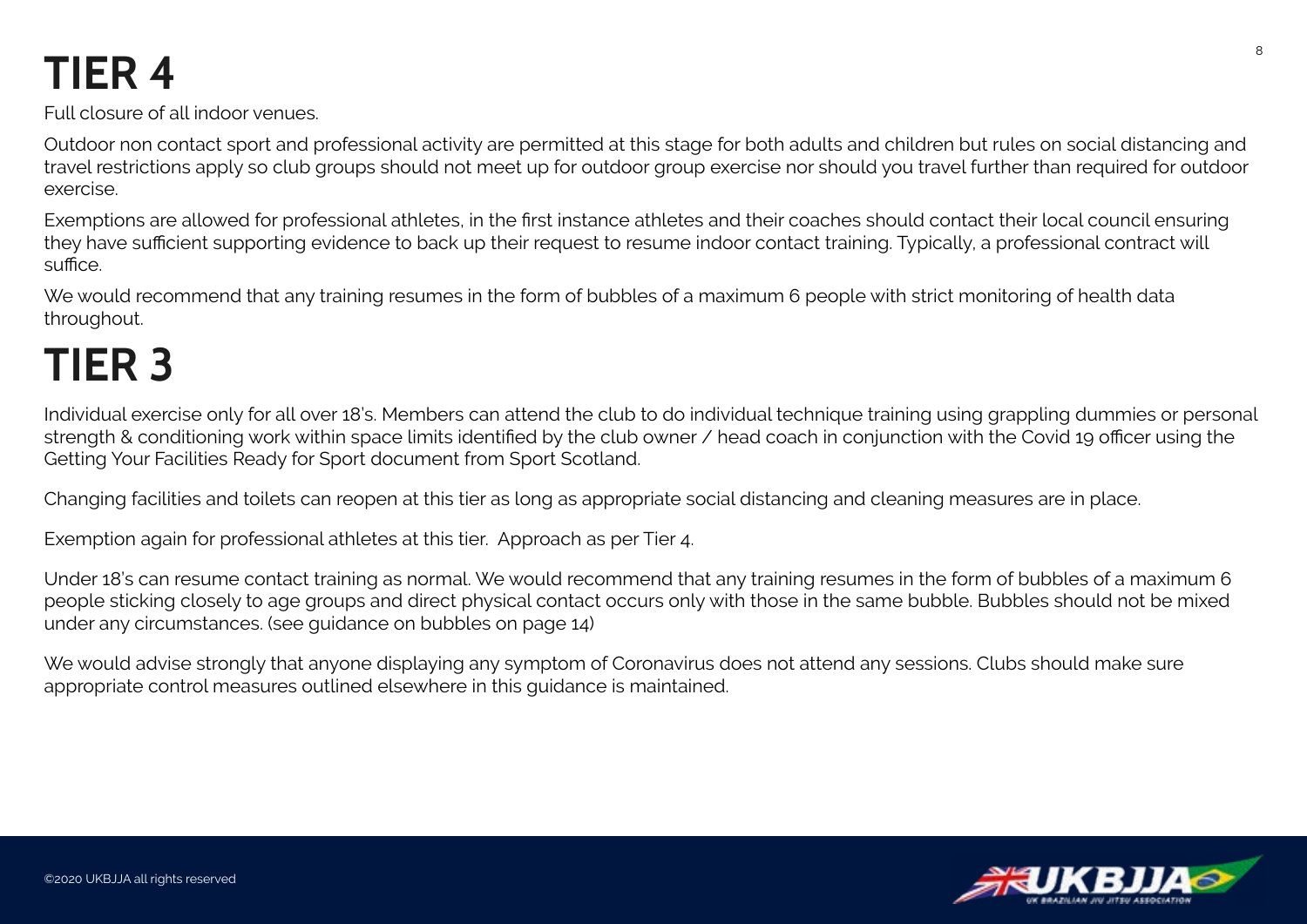### <span id="page-8-0"></span>**TIER 2**

Non-contact training in groups can resume for over 18's. This can be in the form of technique classes using grappling dummies or dedicated strength & conditioning classes. Limits on numbers should be identified based on size of the premises and using the Getting Your Facilities Ready for Sport document from Sport Scotland.

Changing facilities and toilets will remain open at this tier as long as appropriate social distancing and cleaning measures are in place.

Under 18's and Professional athletes can continue training under the previously indicated guidelines at Tiers 3 and 4.

### **TIER 1**

Still only non-contact training in groups for over 18's. This can be in the form of technique classes using grappling dummies or dedicated strength & conditioning classes. Limits on numbers should be identified based on size of the premises and using the Getting Your Facilities Ready for Sport document from Sport Scotland.

Changing facilities and toilets will remain open at this tier as long as appropriate social distancing and cleaning measures are in place.

Under 18's and Professional athletes can continue training under the previously indicated guidelines at Tiers 3 and 4.

### **TIER 0 (ALL AREAS AS OF 19 JULY 2021)**

Contact Brazilian Jiu Jitsu training can resume, however clubs should be using running with reduced numbers from their normal capacity. This should be calculated by working out the total area of your matted space, then dividing this by the answer to the following formula: -

(Personal Space (1m) + Social Distancing Requirement (1m as of the 19th July) ^2) .

For 2m social distancing this would be 9 , for 1m social distancing this would be 4. This will give you the maximum capacity of your facility for members at this time. Remember you will need to include coaching staff in this number as well so if the calculation tells you that the capacity is 24 this is 23 members plus 1 coach or 22 members and 2 coaches etc.

This restriction on numbers would however only be a temporary measure and it is hoped that a return to full unrestricted training would resume when we move beyond level zero on the 9th of August.

At Tier 0 it is expected that competitions for both adults and juniors will be able to return with sufficient mitigations in place. We expect further guidance from both Scottish Government and Sport Scotland on this.

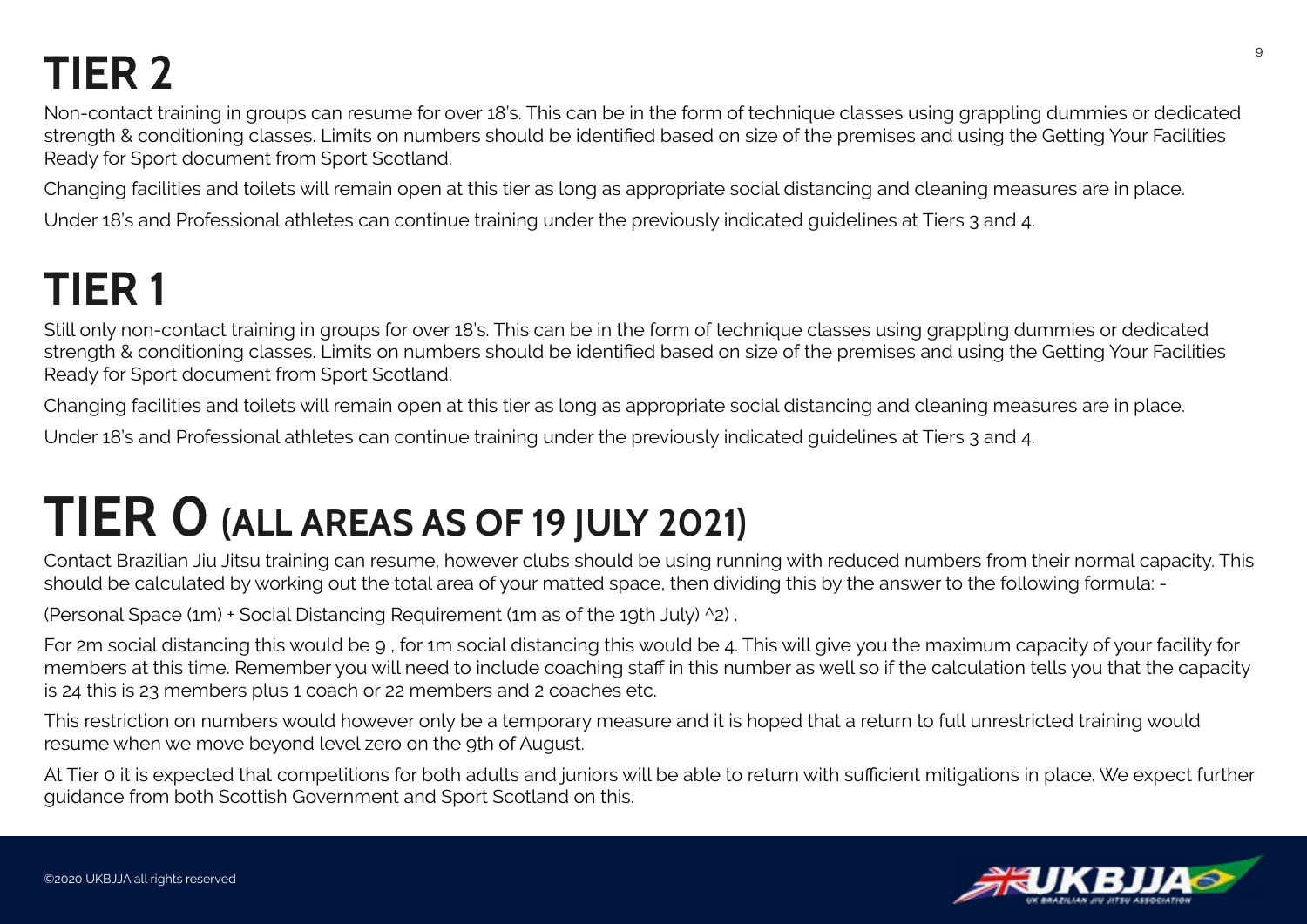## <span id="page-9-0"></span>**TRAVEL GUIDANCE**

Travel guidance outlined by the Scottish Government should always be followed.

Further information on what travel is permitted is available at [Coronavirus \(COVID-19\): guidance on travel and transport](https://www.gov.scot/publications/coronavirus-covid-19-guidance-on-travel-and-transport/).

Information for each local government area, including their level is available at [Coronavirus \(COVID-19\): local protection](https://www.gov.scot/publications/coronavirus-covid-19-protection-levels/)  [levels](https://www.gov.scot/publications/coronavirus-covid-19-protection-levels/) including a post code checker.

Specific information on car sharing is available from [Transport Scotland: advice on how to travel safely](http://www.transport.gov.scot/coronavirus-covid-19/transport-transition-plan/advice-on-how-to-travel-safely/#section-63888).

#### *Sport & Physical Activity Participation*

Participants can take part in organised sport and physical activity within their own local government area based on Level as detailed in Table A on page 7 of this document. Such activity is subject to exemption from household rules as detailed within this guidance.

When a participant travels out with their home local government area, they should follow the travel guidance detailed below. Travel regulations are now legally enforceable. Participants should, where possible, avoid any unnecessary travel out of area and keep journeys within area to an absolute minimum.

#### *Children & Young People (17 years or under)*

Participants aged 17 years or under can travel to and from Level 0, 1, 2 and 3 areas (but not Level 4) to take part in organised sport, physical activity, training and competition.

Children and young people living in a Level 4 area should only travel locally (within their local government area) to take part in organised sport as outlined in Table A on page 7.

Children and young people living in a Level 4 area should only travel out with their local government area (up to 5 miles) to take part in informal exercise such as walking, running or cycling which starts and finishes at the same place. Such activity should follow [Scottish Government 'Stay at Home' guidance.](https://www.gov.scot/publications/coronavirus-covid-19-stay-at-home-guidance/)

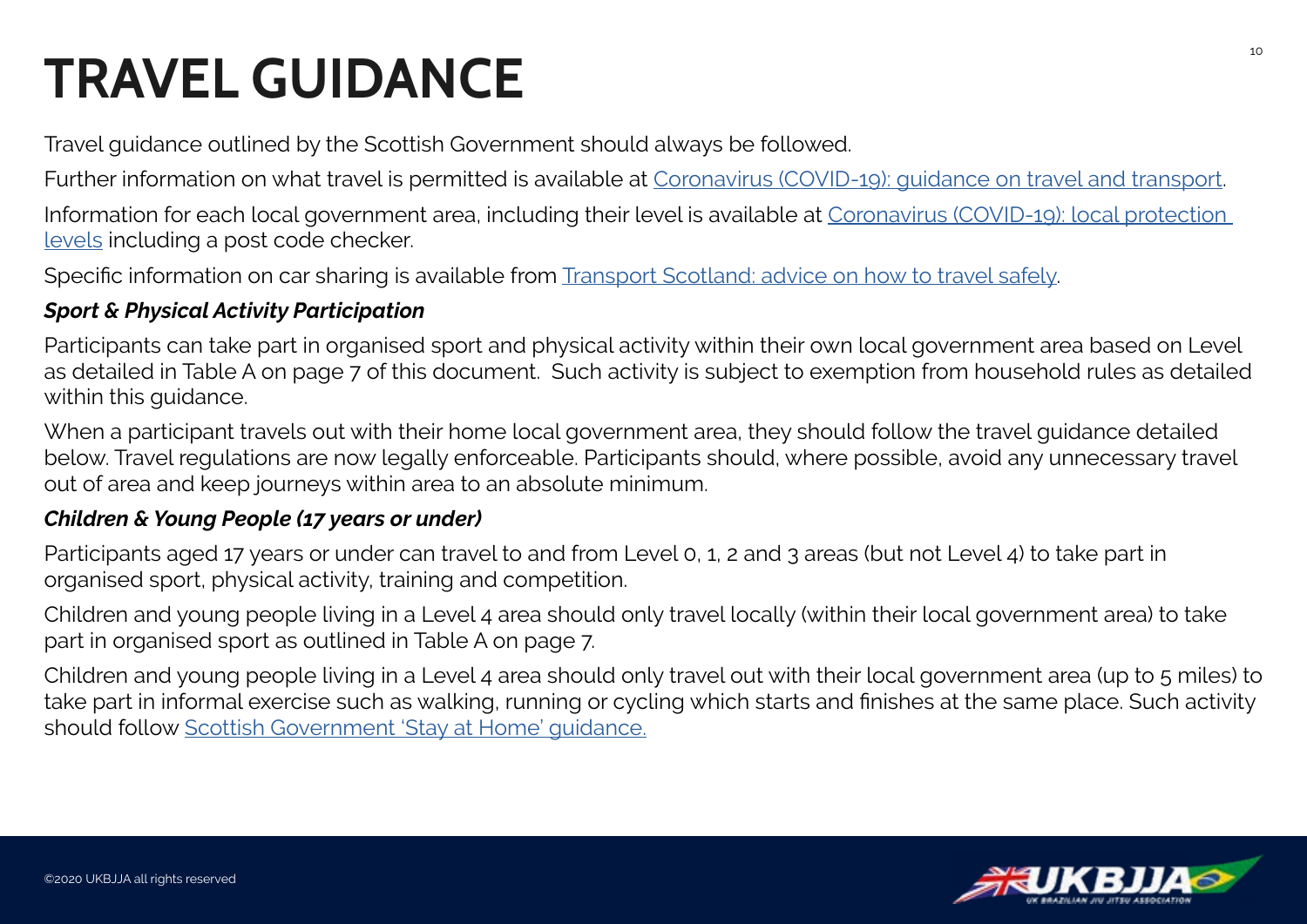## **TRAVEL GUIDANCE CONT'D**

#### *Adults (18 years or over)*

Participants aged 18 years or over can travel to and from Level 0, 1 and 2 areas (but not Level 3 or 4) to take part in organised sport, physical activity, training and competition as outlined in Table A on page 7 .

Adults living in a Level 3 or Level 4 area should only travel locally (within their own local government area) to take part in organised sport or physical activity as outlined in Table A on page 7.

Adults living in a Level 3 or Level 4 area should only travel out with their local government area (up to 5 miles) to take part in informal exercise such as walking, cycling, golf or running that starts and finishes at the same place. Such activity should follow [Scottish Government 'Stay at Home' guidance.](https://www.gov.scot/publications/coronavirus-covid-19-stay-at-home-guidance/)

| Age Group         | Level 0 | Level 1 | Level 2      | Level 3              | Level 4      |
|-------------------|---------|---------|--------------|----------------------|--------------|
| U18s              |         |         |              |                      | Local Travel |
| $18+$<br>(Adults) |         | v       | $\checkmark$ | Local Travel<br>Only | Only         |

#### **Table B: Travel Summary**

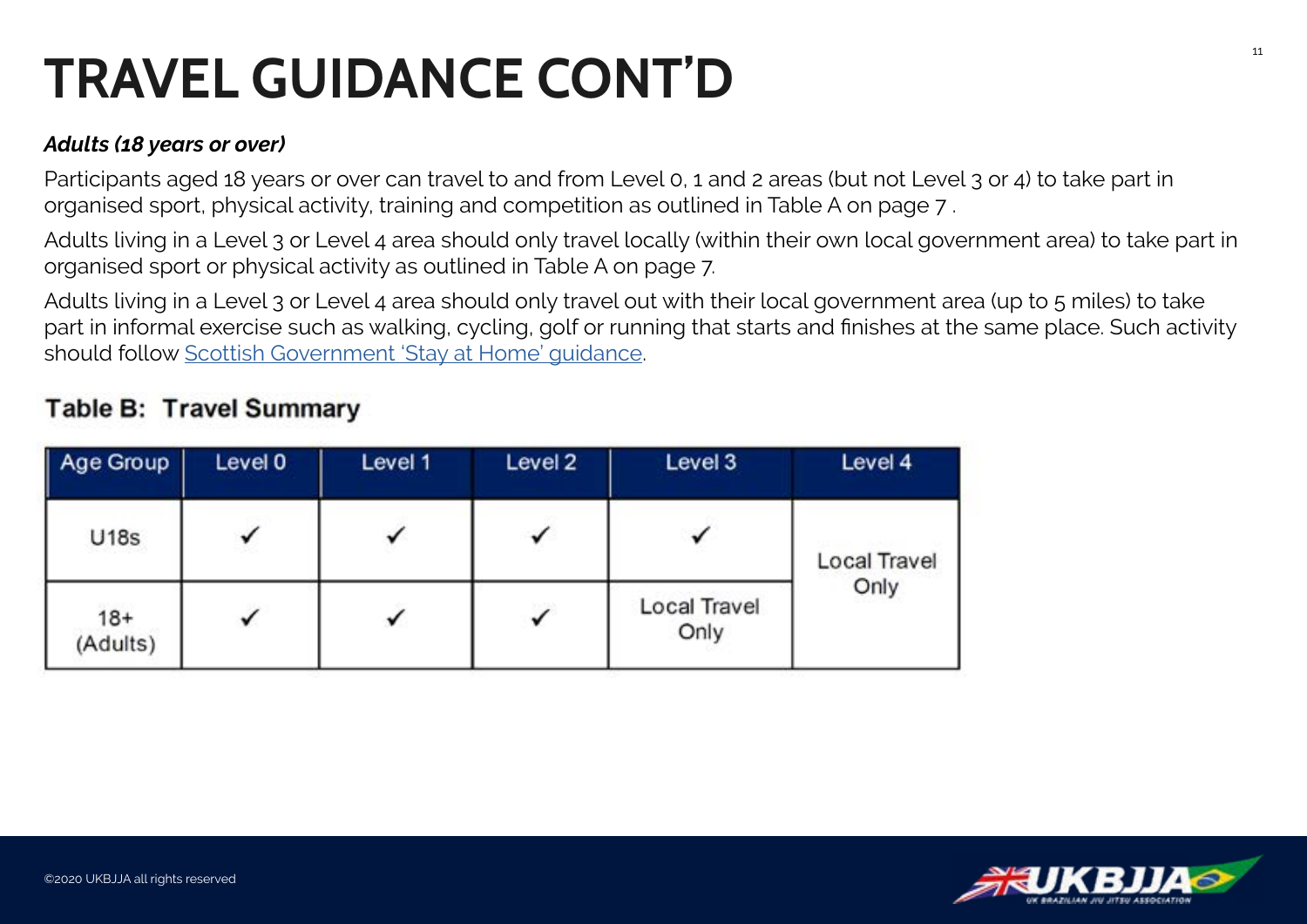## <span id="page-11-0"></span>**KEY ROLES AND RESPONSIBILITIES**

It is crucial that all UKBJJA clubs in Scotland have these key roles established plus any necessary training has been undertaken prior to any resumption of activity at club level

#### **Club Owner / Head Coach**

Club owners/ head coaches should check with their insurance company that correct and full insurance cover is in place and valid before any activity takes place.

They should only re-open facilities when it is safe to do so, in accordance with Scottish Government guidance and ensuring facilities comply with [return to sport guidelines.](https://sportscotland.org.uk/covid-19/getting-your-facilities-fit-for-sport/)

They must ensure that users are made aware of the requirement to adhere to the relevant approved SGB guidance prior to any sport or physical activity being undertaken at the venue and reserve the right to intervene where there are any clear and visible breaches of this guidance by participants. Where such breaches take place operators should notify the nominated club/activity COVID Officer overseeing the activity and they should in turn take appropriate action to mitigate future risk and protect participants and the wider public.

They should ensure that all their coaching staff are aware of their responsibilities under the Getting Coaches Ready for [Sport Guidelines](https://sportscotland.org.uk/covid-19/getting-coaches-ready-for-sport/) issued by Sport Scotland.

#### **Covid Officer**

It is the responsibility of the owner/head coach to appoint a responsible person/s, referred to as the [COVID officer](https://sportscotland.org.uk/media/5950/sportscotland-covid-officer.pdf), to act as the point of contact on all things related to COVID-19.

An [e-learning module for COVID officers](https://rise.articulate.com/share/LlEWUj-o23H_4gC1AF002jdxdrCucQC0#/) is available to support those undertaking the role.

The COVID officer must ensure that full risk assessments, processes and mitigating actions are in place before any

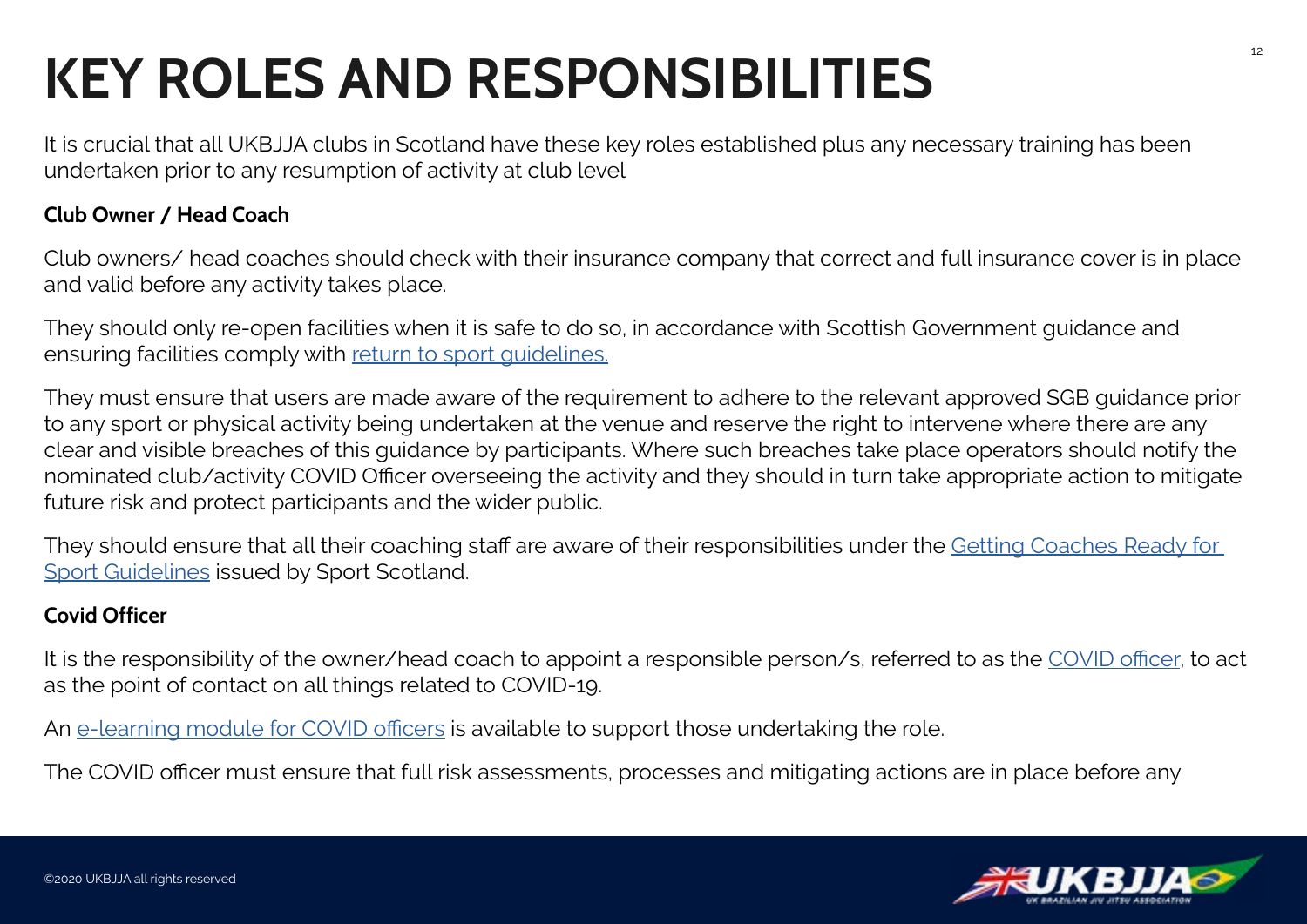## <span id="page-12-0"></span>**KEY ROLES AND RESPONSIBILITIES CONT'D**

sport or leisure activity takes place. Specific consideration should be given to the needs of those who are at greater risk including some older adults or those with disabilities.

#### **Safeguarding Officer**

All UKBJJA clubs must have a named safeguarding officer.

All adults involved in coaching / actively engaging with children or vulnerable adults in an organised environment should have undertaken appropriate [SGB safeguarding training](https://www.ukbjja.org/safeguarding-training/) and have membership of the [PVG scheme.](https://www.ukbjja.org/dbs-checks/)

Operators should ensure appropriate ratios of coach/adult to child/vulnerable adult as per the current UKBJJA Safeguarding policy and follow all related safeguarding advice.

Health, safety and welfare policies should always be risk assessed and implemented.

Operators should also refer to the additional considerations developed by [Children 1st: Child Wellbeing and Protection](https://sportscotland.org.uk/media/5774/cyp-return-to-sport-after-covid-19.pdf)  [Considerations.](https://sportscotland.org.uk/media/5774/cyp-return-to-sport-after-covid-19.pdf)

#### **Data Handling Officer**

Each club should have a named data handling officer whose responsibility it is to perform the following tasks: -

#### Maintaining customer records

The Data Handling officer should where possible collect the name, contact number, date of visit, time of arrival, and the departure time of all those attending facilities or activities. Where attending as a small household group, the contact details for one member – a 'lead member' – will be sufficient. Operators should store information for 21 days and share it when requested to do so by public health officers.

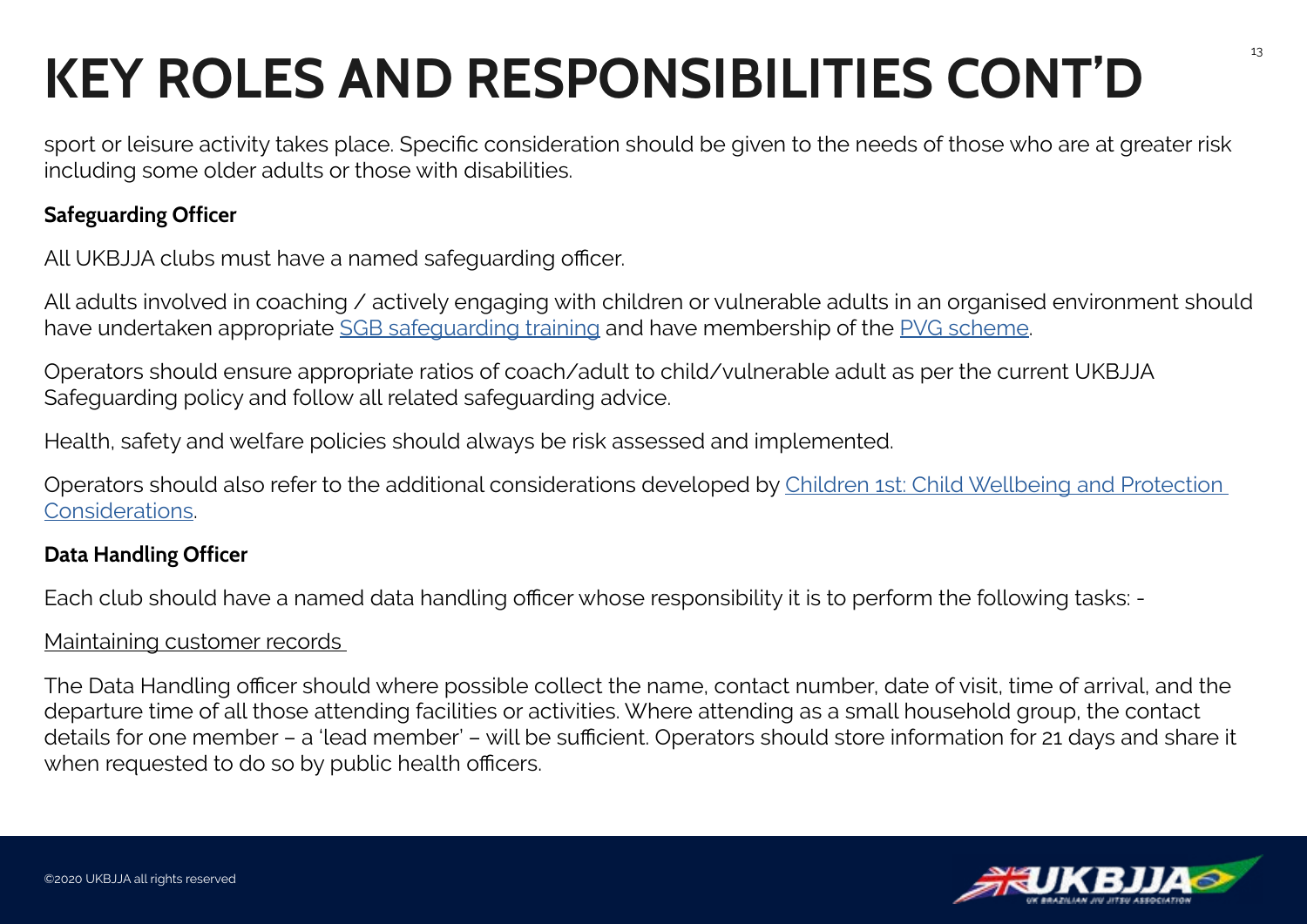## **KEY ROLES AND RESPONSIBILITIES CONT'D**

The Coronavirus (COVID-19): Test and Protect information leaflet provides information on the Test and Protect service from NHS Scotland.

#### Registration with the Information Commissioner's Office

In order to gather and store customer information securely, club owners / head coaches may need to be registered with the Information Commissioner's Office (ICO). This will be the case if you are using an electronic system to gather and store data.

If you are unsure whether you need to register, please contact the ICO via their helpline on 0303 123 1113, or visit www.ico. org.uk

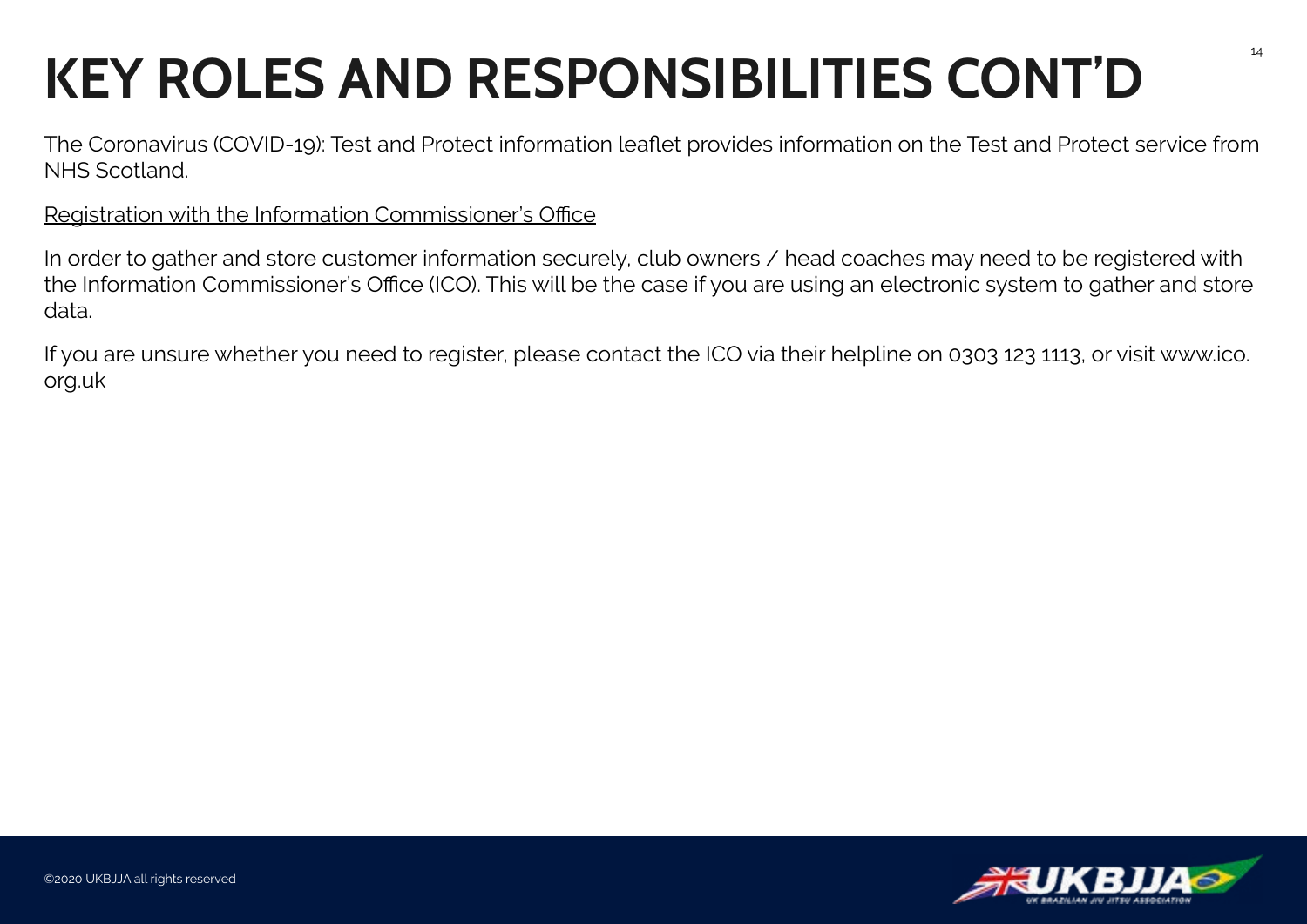## <span id="page-14-0"></span>**EQUALITY & INCLUSION**

Covid-19 is affecting everyone. But the impact of the pandemic is not being felt equally. Before the pandemic certain groups were less likely to participate in sport and physical activity. These groups are also the most at risk of worsening inequalities due to Covid-19:

- Older people
- Disabled people
- Ethnic minorities
- Women
- People from deprived communities

It is more important than ever to consider inclusive guidance for people who need extra support to be active and all our members should consider this as part of their work to encourage people to return. It is recommended that going forward each club has a named person for Equality issues.

The evidence emerging has clear implications for how we design and deliver sport and physical activity. Some key areas for consideration include;

Communication – Digital exclusion is a key issue. With so many services and so much information moving online it risks worsening the health impacts of the pandemic. We have to think innovatively about the range of ways we can provide information to people about sport and physical activity.

Accessibility – Accessibility of our environments is another key issue emerging from the pandemic. As clubs and leisure center's re-open it's important to build understanding of people's specific accessibility needs around things like hygiene, physical distancing and face coverings so we can provide the best possible support to people to take part in sport and physical activity.

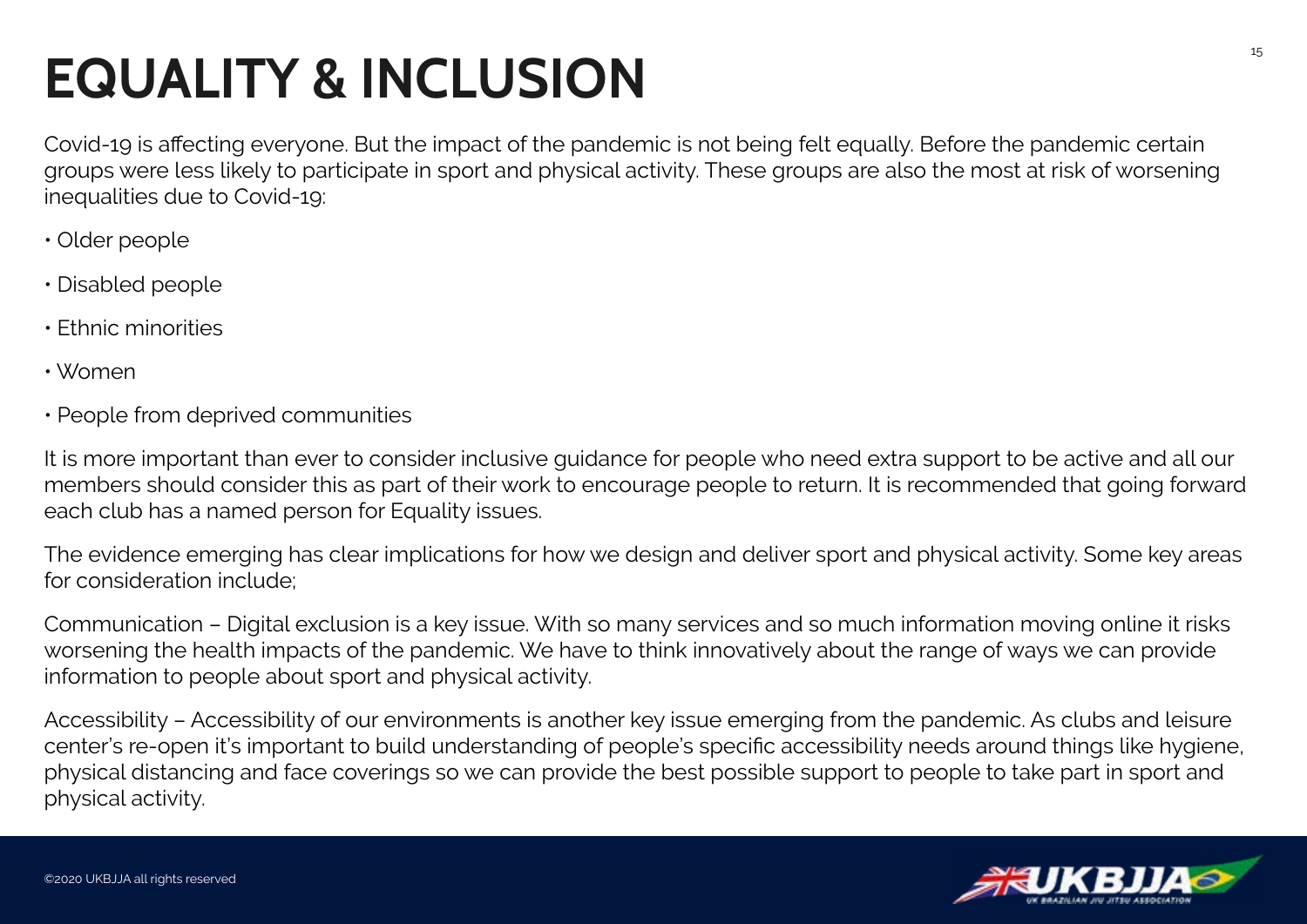## **EQUALITY & INCLUSION CONT'D**

 Anxiety, mental health and wellbeing – The pandemic is leading to an increased risk of anxiety and mental ill-health for people, as has been shown by our own study. We know that sport and physical activity can have significant benefits for people's mental health so it's vital that we continue to promote those benefits, so people are encouraged to get involved.

Confidence - Confidence to return to sport is a big issue across all groups. We know that some groups are at higher risk from Covid-19 than others (including some ethnic minorities, disabled people and households experiencing poverty). These groups may be even more nervous about returning to sport or starting to participate. They are also less likely to participate in sport in the first place, so we'll need to give extra attention to their needs to help build their confidence.

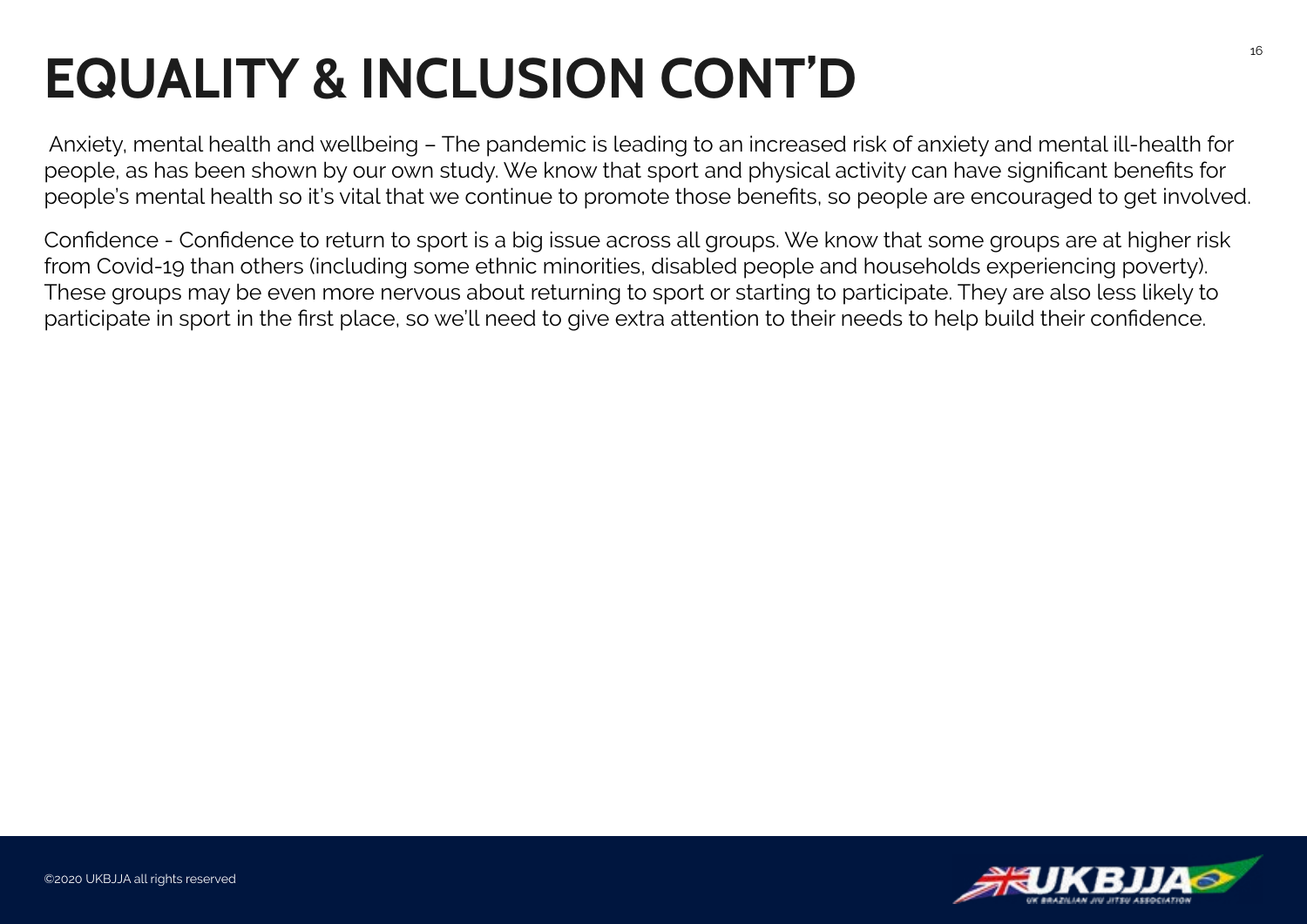### <span id="page-16-0"></span>**COACHES**

Coaches operating within clubs and facilities should liaise with the clubs COVID Officer before undertaking coaching and all sporting or physical activity must adhere to both club and UKBJJA Guidance.

Coaches and others supporting organised sporting or physical activity should attempt to keep physically distant, but it is recognised that this will not always be possible to ensure the safety of participants and also in the instance of demonstrating technique. In such circumstances the responsible 'Covid Officer' should consider appropriate mitigating actions as part of the risk assessment, for instance a minimum of 2 coaches should be assigned to any junior class to allow coaches to effectively demonstrate techniques. These coaches would be the same for each class of this nature and form their own bubble.

Coaches should be aware that local restrictions may be in place for sport and physical activity and this should be considered as part of risk assessment planning and will dictate what activity can be coached, indoors and outdoors and to whom. See Table A on page 7 for further information about protection levels.

Scottish Government travel guidance provides exemptions for travel into and out of Level 3 and Level 4 local authority areas. This includes 'travel for work, or to provide voluntary or charitable services, but only where that cannot be done from your home'. Where paid/voluntary coaches or officials use the above exemption mitigating actions should be put in place to reduce risk to the coach, official and participants. This should be documented in the operator or deliverer risk assessment.

Coaches can take multiple indoor sessions per day, however the numbers allowed in each session will depend upon the protection Level restrictions in place in the given location plus the numbers identified in the specific risk assessment for the premises will be the ultimate limiting factor.

Face coverings must be worn by coaches when indoors, except where an exemption applies. For instance; where an individual has a health condition or is disabled, including hidden disabilities, for example, autism, dementia or a learning disability or if there is a reasonable excuse not to wear a face covering such as where there is difficulty in communicating with participants who may not be close by and safety is an issue i.e. during supervision of juniors in a sparring session.

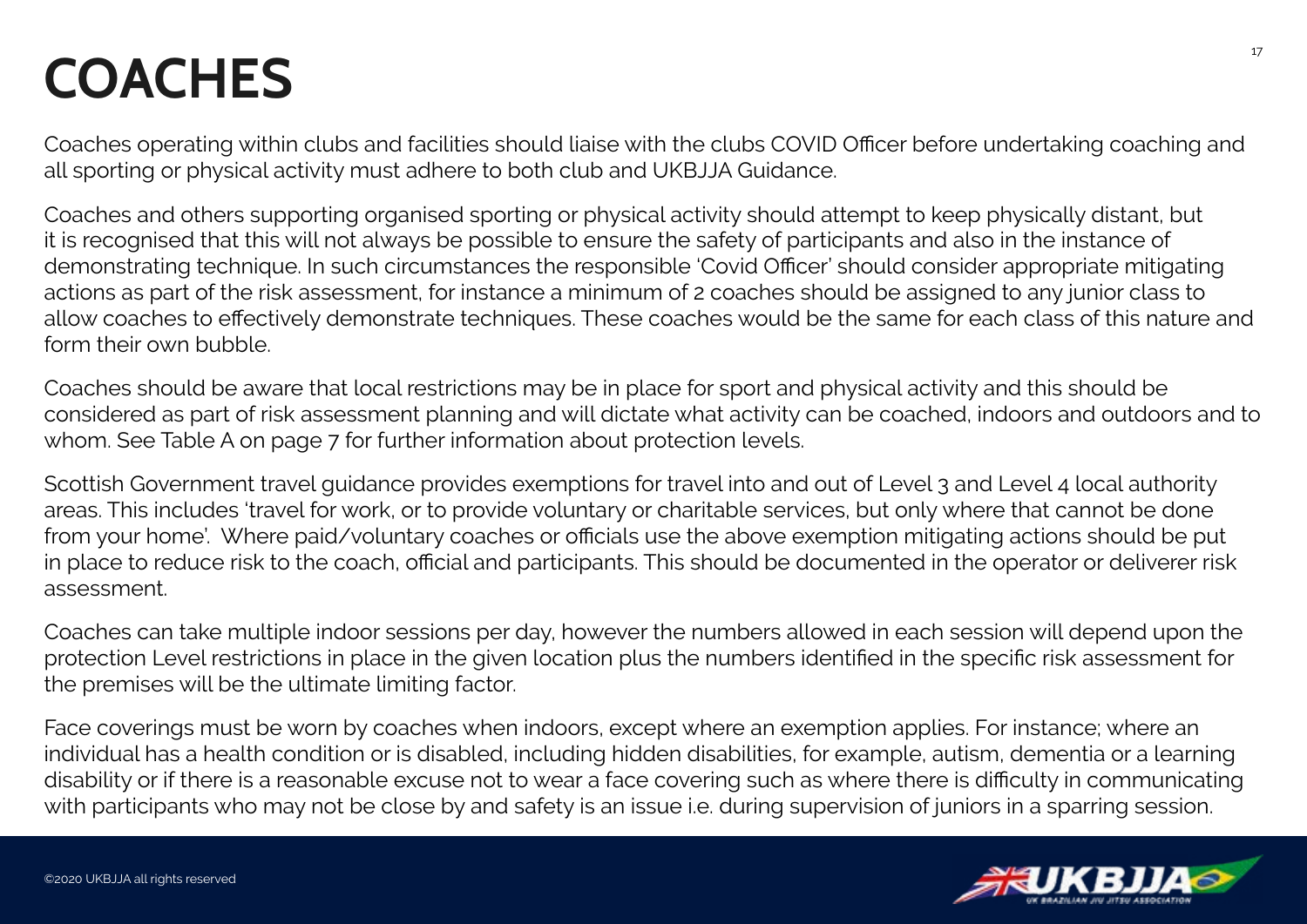### **COACHES CONT'D**

In such cases alternative measures should be considered such as use of a face visor or limiting the time spent in close proximity to under 15 minutes while avoiding face to face contact completely. A face covering would also not require to be worn when a coach was being physically active or exercising as part of the coached session. The priority should always be on ensuring the safety of the coach and participants and minimising the risk of virus transmission before, during and after activity.

At all times coaches should:

- plan and risk assess appropriately for the session in advance, be aware of responsibilities.
- be clear on expectations with participants and build in a review period to reflect on effectiveness and safety of the session.
- ensure signage on guidelines for participating safely and promoting hygiene measures are clearly displayed and up to date.
- check, in advance of delivery, that appropriate insurance policies are in place for all coached activities and that their insurance is valid for the activities they plan to deliver.
- find out about their direct and surrounding delivery environment in advance of the session and contact the facility operator, where relevant, to confirm any changes in processes and procedure.

Coaches working with children should familiarise themselves with the additional considerations developed by [Children](https://sportscotland.org.uk/media/5774/cyp-return-to-sport-after-covid-19.pdf)  [First: Child Wellbeing and Protection Considerations](https://sportscotland.org.uk/media/5774/cyp-return-to-sport-after-covid-19.pdf)

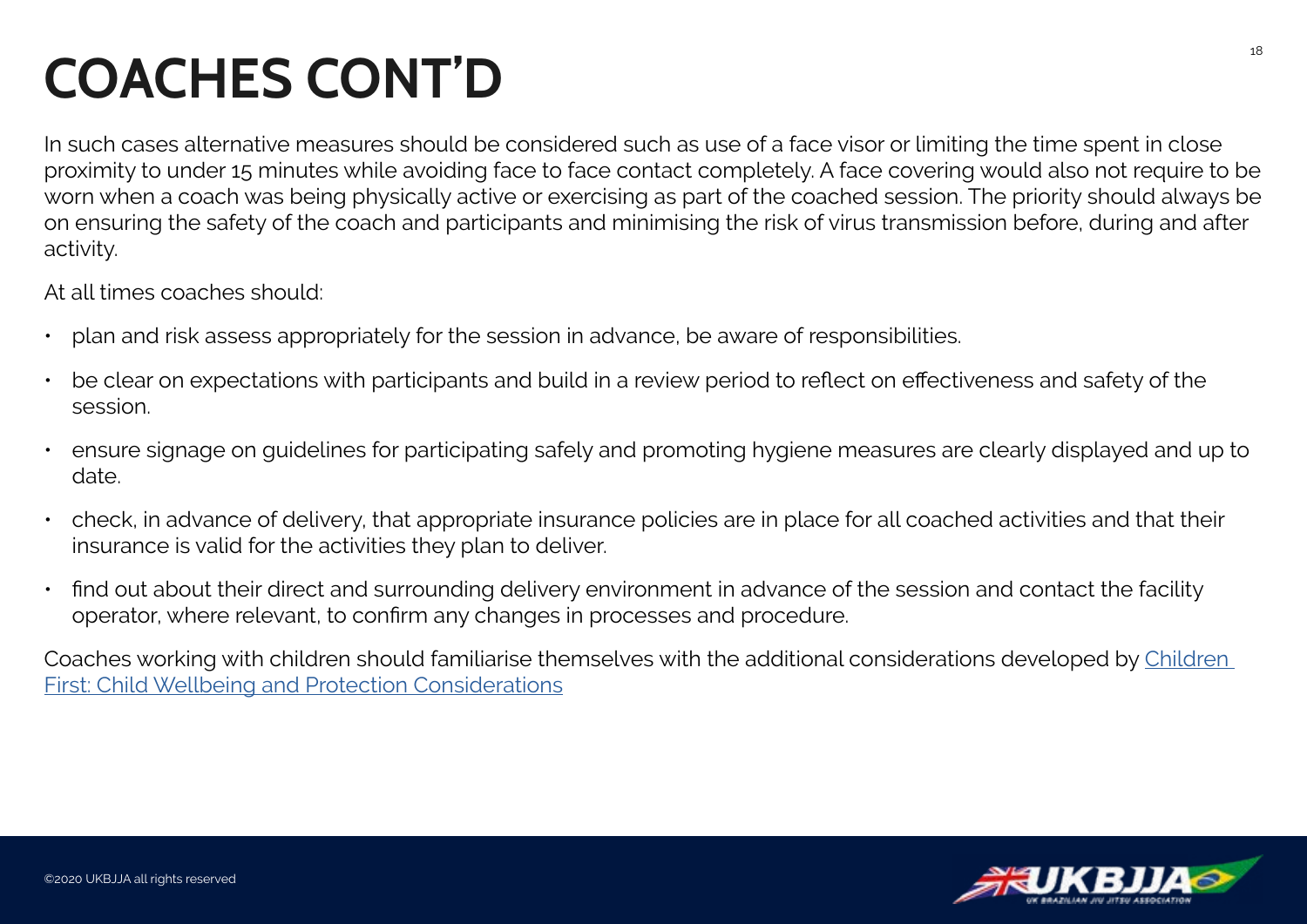# <span id="page-18-0"></span>**HEALTH, SAFETY & HYGIENE**

Each member club should have one person who's remit includes health & safety. This will typically be the head coach but may be any member. During the course of the pandemic they should work closely with the Covid-19 officer.

Scottish Government has produced the Coronavirus (COVID-19): FACTS poster including translations and accessible formats. Where possible operators should use this document to reinforce messages. FACTS stands for: Face Coverings, Avoid crowded places, Clean your hands regularly, Two metre distance and Self isolate and book a test if you have symptoms.

Ensure access to first aid and emergency equipment is maintained.

Ensure that first aid equipment has been updated appropriately for the COVID19 pandemic and first aiders have appropriate training. In the event of first aid treatment being required it is recognised that a suitably qualified person, coach or supervising adult may require to attend to the injured participant. The 'Covid Officer' should consider processes for managing this as part of their risk assessment. This could include but not be limited to;

- Provision of suitable PPE
- Training of coaches/supervising adults
- A parent or carer being present with children or vulnerable adults. ]

Cleaning of equipment, hand and respiratory hygiene are core measures to be implemented and provision should be made for these.

Clear guidance and plans are needed for cleaning of facilities and equipment, and waste disposal. For instance, common touchpoint surfaces (gates, door handles etc) should where possible be left open but if not possible, regular cleaning with disposable gloves should be undertaken. Mats should be cleaned after each session using appropriate disinfecting agents as should changing facilities and other training equipment allowed within that tier.

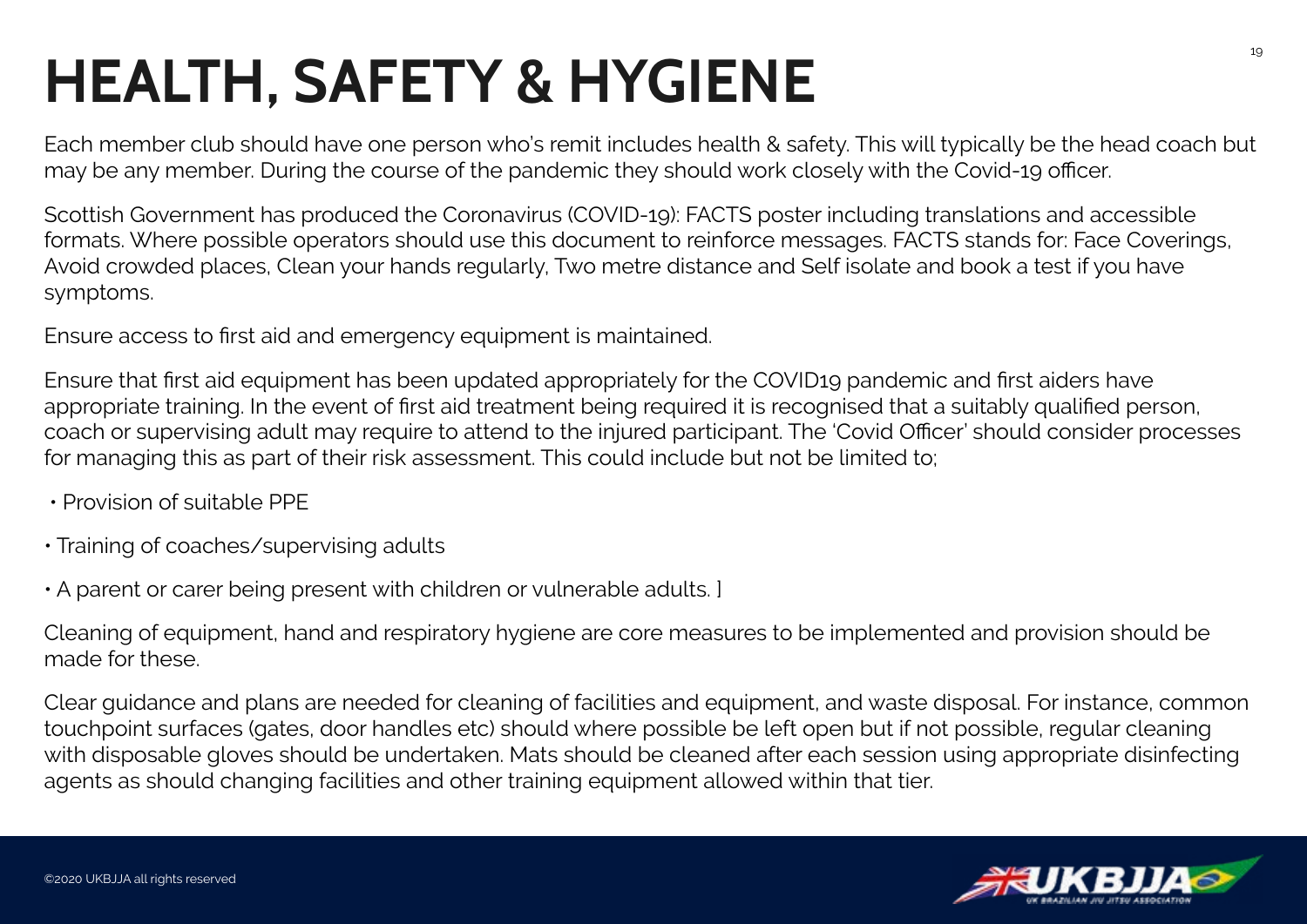# **HEALTH, SAFETY & HYGIENE CONT'D**

Make hand sanitizers at the entrance/exit to the venue/facility. Hand sanitiser should be at least 60% alcohol based and detergent wipes appropriate for the surface they are being used on. Cleaning products should conform to EN14476 standards.

It is strongly recommended that temperature checks be carried out on entry to the building and anyone found to have a temperature of 37. 8c or above should not be allowed access and should be advised to seek a Covid 19 test immediately. Health questionnaires should also be undertaken regularly, an example of which is provide in Appendix 2.

Be aware that disabled people may face greater challenges implementing regular handwashing because of additional support needs. Some disabled people may need to use touch to help them get information from their environment and physical support. It is important they are not prevented from doing this, but operators should be aware that this increases the likelihood of virus transmission.

[Getting your Facilities Fit for Sport](https://sportscotland.org.uk/covid-19/getting-your-facilities-fit-for-sport/) provides a checklist for health, hygiene and cleaning considerations and actions.

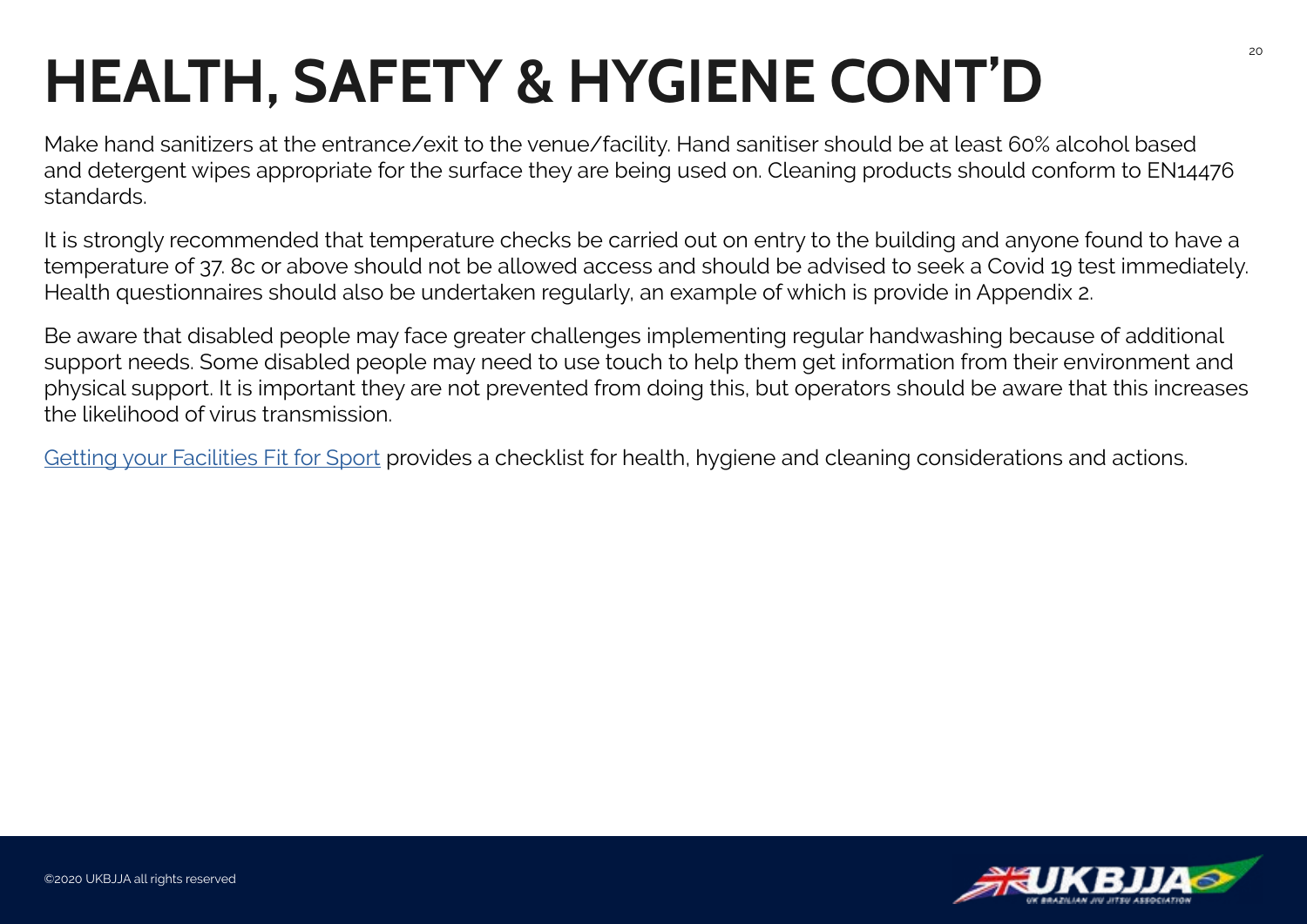# <span id="page-20-0"></span>**OTHER CONSIDERATIONS**

#### **Bookings and Payment**

Encourage people to make bookings online where possible. However, be aware that a proportion of disabled people, people from low income households and older adults do not have access to the internet. Ensure you have alternative measures in place. For example, telephone bookings.

Consider introducing buffer periods between sessions to stagger start times so that participants do not all arrive/leave at the same time.

Where possible use online or contactless payment options and avoid handling cash. Where people do not have bank accounts it is okay to accept cash payments.

#### **Communication with Members / Customers**

Operators should communicate clearly and regularly with members and participants setting out what they are doing to manage risk, and what advice they are giving to individuals before, during and after visits to the club

Make them aware in advance of measures you are putting in place at your club, and guidelines they are asked to follow.

Communicate clearly opening times and how people can safely access the club, if relevant, for example through a booking or queuing system.

Ensure signage on guidelines for participating safely and promoting hygiene measures are clearly displayed, up to date and in accessible formats.

When communicating with members and participants, consider how you will reach people who do not have access to the internet. When publishing information on websites, consider how to make it accessible when accessed via a mobile phone or tablet rather than a PC or a laptop.

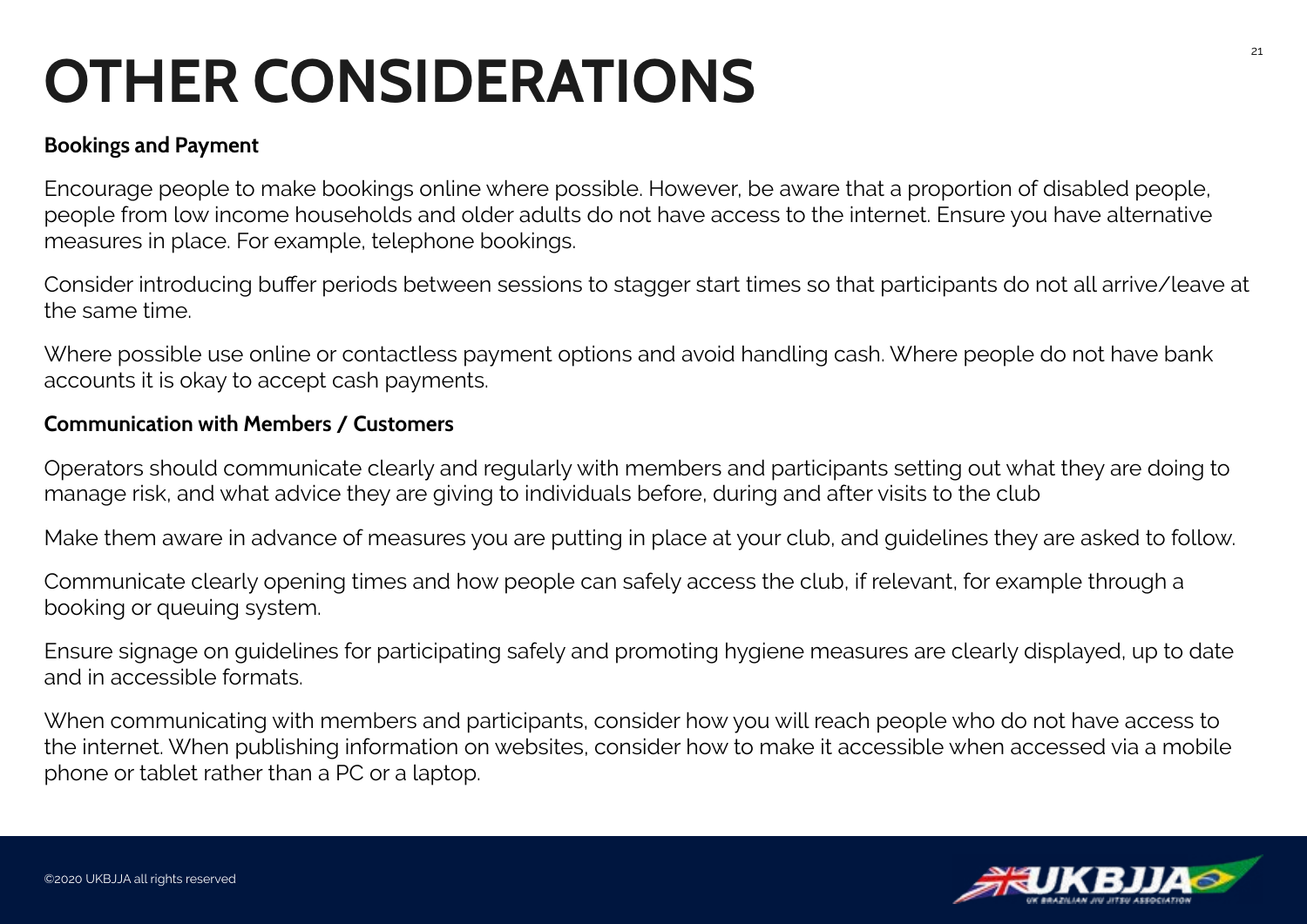# **OTHER CONSIDERATIONS CONT'D**

Special attention should also be given to how you communicate physical distancing rules to young people and those with disabilities.

#### **Test and Protect**

Test and Protect is Scotland's way of putting into practice NHS Scotland's test, trace, isolate and support strategy. Containing outbreaks early is crucial to reduce the spread of COVID-19, protect the NHS and save lives, and avoid the reintroduction of social and economic lockdown. This will support the country to return to, and maintain, a more normal way of life.

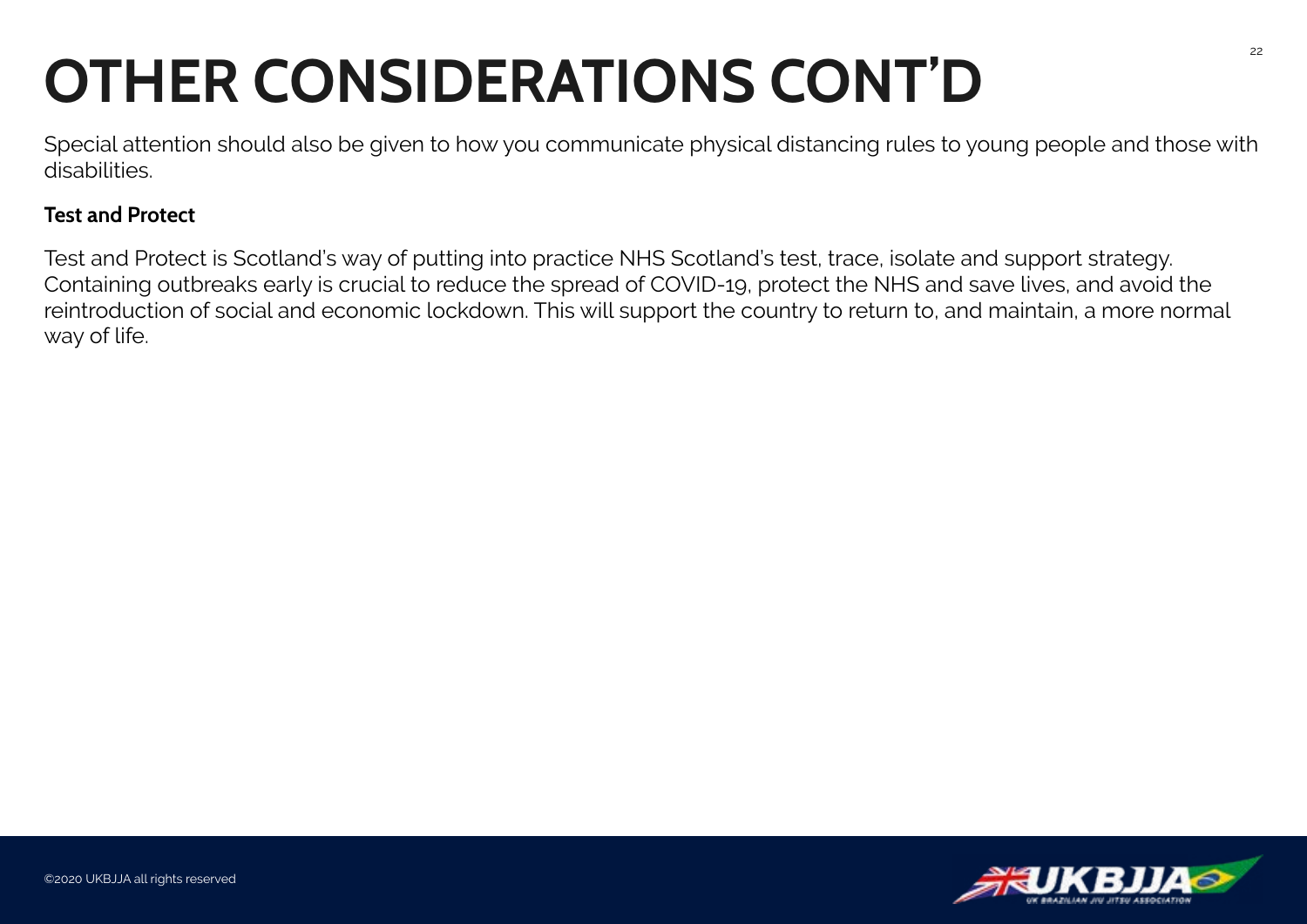# <span id="page-22-0"></span>**APPENDIX 1 - RISK ASSESSMENT TEMPLATE** 23

| <b>Hazard</b>      | Who might be harmed and<br>how? | <b>Controls Required</b>                                                                                                                                                        | Controls in<br>place (Y/N) | <b>Supporting information</b> |
|--------------------|---------------------------------|---------------------------------------------------------------------------------------------------------------------------------------------------------------------------------|----------------------------|-------------------------------|
| Covid-19 infection | Staff, visitors, students       | Club Covid-19 Officer appointed                                                                                                                                                 |                            |                               |
|                    | Staff, visitors, students       | Club Data Reporting Officer appointed                                                                                                                                           |                            |                               |
|                    | Staff                           | PPE provided (masks, latex gloves)                                                                                                                                              |                            |                               |
|                    | Staff, visitors, students       | Physical screens at reception areas                                                                                                                                             |                            |                               |
|                    | Staff, visitors, students       | Sole use of venue during training                                                                                                                                               |                            |                               |
|                    | Staff, visitors, students       | Guidelines in place for use of changing<br>facilities, toilet facilities, communal areas<br>and entrances/exits                                                                 |                            |                               |
|                    | Staff, visitors, students       | Venue has adequate ventilation                                                                                                                                                  |                            |                               |
|                    | Staff, visitors, students       | Temperature checks (daily)                                                                                                                                                      |                            |                               |
|                    | Staff, visitors, students       | Wellness questionnaire (daily)                                                                                                                                                  |                            |                               |
|                    | Staff, visitors, students       | Identification of vulnerable/at risk indi-<br>viduals & households                                                                                                              |                            |                               |
|                    | Staff, visitors, students       | Contact details gathered for Test and<br>Protect                                                                                                                                |                            |                               |
|                    | Staff, visitors, students       | Consent for data use gathered                                                                                                                                                   |                            |                               |
|                    | Staff, students                 | Identify maximum no. of students for<br>physical space (9m2 per training bub-<br>ble, sufficient additional space to allow<br>for 2m social distance for people not<br>training |                            |                               |
|                    | Staff, students                 | Bubbles identified and allocated                                                                                                                                                |                            |                               |
|                    | Staff, students                 | Briefing on use of facilities, uniform, per-<br>sonal hygiene and social distancing                                                                                             |                            |                               |
|                    | Staff, students                 | Deep cleaning / disinfection of mat are-<br>as after each bubble                                                                                                                |                            |                               |
|                    | Staff, visitors, students       | Deep cleaning / disinfection of commu-<br>nal areas after each training session                                                                                                 |                            |                               |

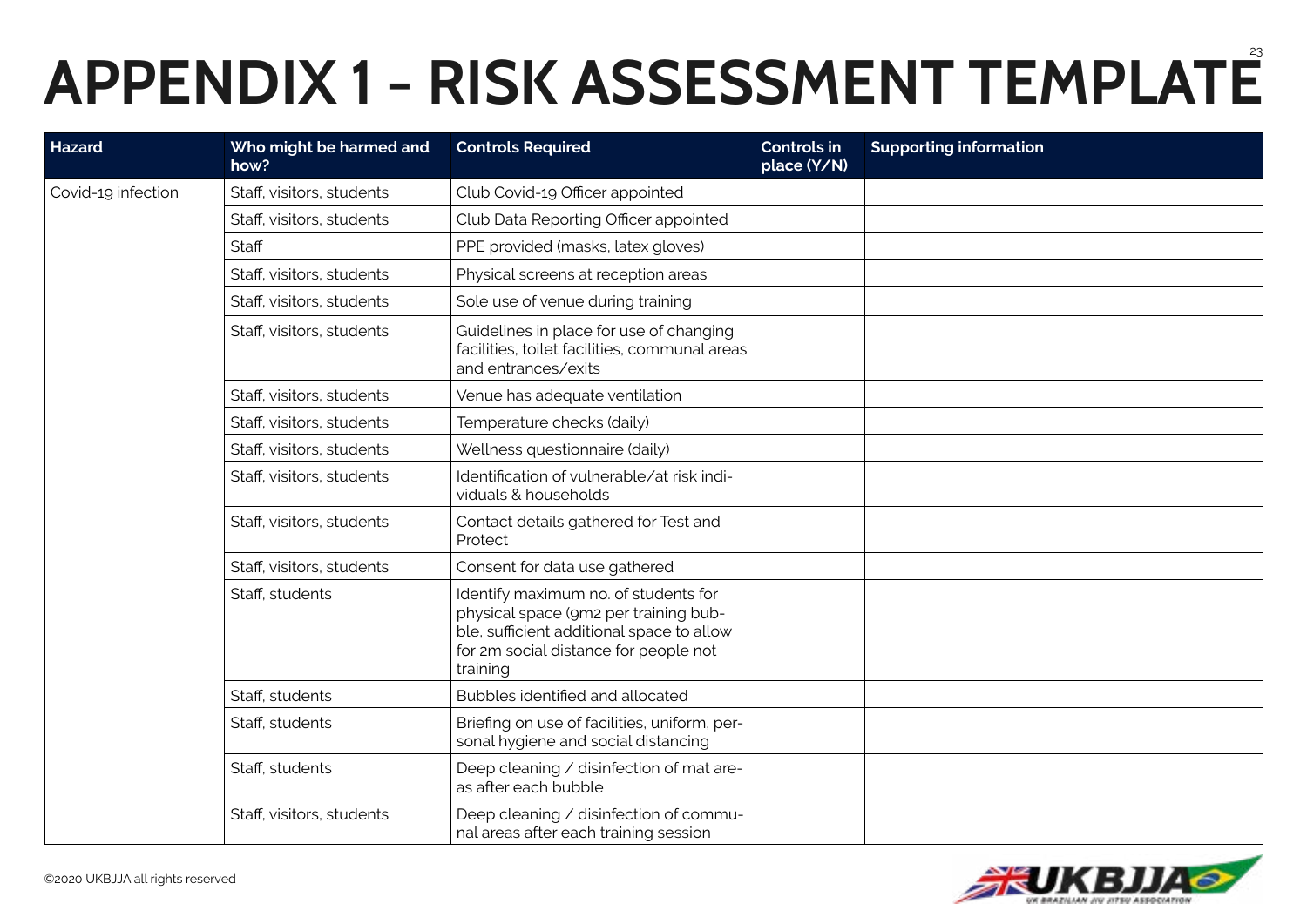### **APPENDIX 1 - RISK ASSESSMENT TEMPLATE CONT'D**

| <b>Hazard</b> | Who might be harmed and<br>how?                                     | <b>Controls Required</b>                                                                                                                                                                                                                                         | <b>Controls in</b><br>place (Y/N) | <b>Supporting information</b> |
|---------------|---------------------------------------------------------------------|------------------------------------------------------------------------------------------------------------------------------------------------------------------------------------------------------------------------------------------------------------------|-----------------------------------|-------------------------------|
| General       | Liability risk - Staff, visitors,<br>students                       | Appropriate Public Liability insurance<br>cover                                                                                                                                                                                                                  |                                   |                               |
|               | Liability risk - Coaching staff                                     | All coaches appropriately qualified and<br>minimum of purple belt or higher<br>Appropriate liability and professional<br>indemnity insurance cover                                                                                                               |                                   |                               |
|               | Liability risk - Students                                           | Appropriate member-to-member liability<br>insurance cover                                                                                                                                                                                                        |                                   |                               |
|               | Physical injury - Staff, visitors,<br>students                      | Qualified first aider present at every ses-<br>sion: first aid kit and incident book<br>Minimum 40mm mats<br>No sharp corners around matted area                                                                                                                 |                                   |                               |
|               | Safeguarding issues -<br>children and vulnerable<br>adults          | All instructors to be DBS/Disclosure<br>Scotland/Access NI vetted and trained<br>in safeguarding (e.g. through NSPCC<br>safeguarding children in sport course).<br>Child protection and safeguarding policy<br>in place.                                         |                                   |                               |
|               | Fire - Staff, visitors, students                                    | Appropriate fire safety training; fire exits<br>to British standards                                                                                                                                                                                             |                                   |                               |
|               | Hygiene & communicable<br>diseases - Staff, visitors, stu-<br>dents | Cleaning policy and procedures in place<br>Clear rules banning footwear on mats<br>Clear rules for students to remove jewel-<br>lery before training<br>Zero tolerance for skin infections or<br>other infectious diseases and policy for<br>advice on treatment |                                   |                               |

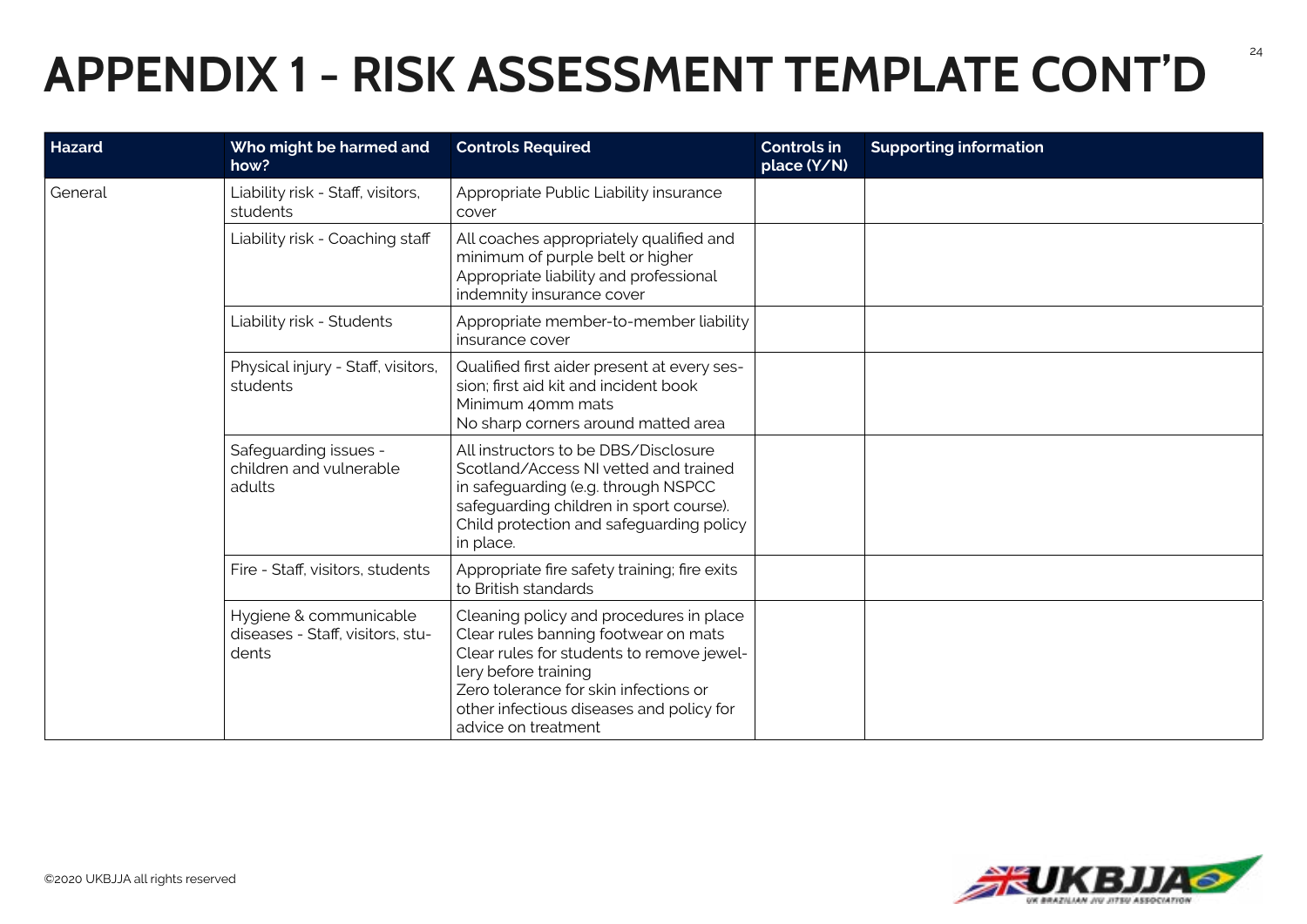# **APPENDIX 2 - HEALTH QUESTIONNAIRE**

| <b>Name</b>             |                                                                                                                                                                 | <b>Contact Email</b> |  | <b>Contact Telephone</b> |
|-------------------------|-----------------------------------------------------------------------------------------------------------------------------------------------------------------|----------------------|--|--------------------------|
|                         |                                                                                                                                                                 |                      |  |                          |
| <b>Self-Declaration</b> |                                                                                                                                                                 |                      |  |                          |
| $\mathbf{1}$            | Have you had close contact with or cared for someone diagnosed with COVID-19 within<br>the last 14 days?                                                        |                      |  | Y/N                      |
| $\overline{c}$          | Have you experienced and cold or flu like symptoms in the last 14 days (to include; fever,<br>cough, sore throat, respiratory illness or difficulty breathing)? |                      |  | Y/N                      |
| 3                       | Have you received a letter from your Doctor instructing you to follow the self-shielding<br>guidelines?                                                         |                      |  | Y/N                      |
| 3a                      | Are you living with someone who has been instructed to self-shield?                                                                                             |                      |  | Y/N                      |
| $\overline{4}$          | Have you an underlying condition as listed within the governments "Clinically extremely<br>vulnerable" or "Clinically vulnerable"                               |                      |  | Y/N                      |
| 5                       | Have you received a test carried out by Public Health England (or your local NHS trust)?                                                                        |                      |  | Y/N                      |
| 5a                      | Was this test positive for COVID-19 or COVID-19 Antibodies?                                                                                                     |                      |  | Y/N                      |

If the answer to any of the above is "Y" then please contact your COVID-19 Club Officer for an individual assessment prior to commencing training.

| Signature | Name (print) | Date |
|-----------|--------------|------|
|           |              |      |
|           |              |      |



25

©2020 UKBJJA all rights reserved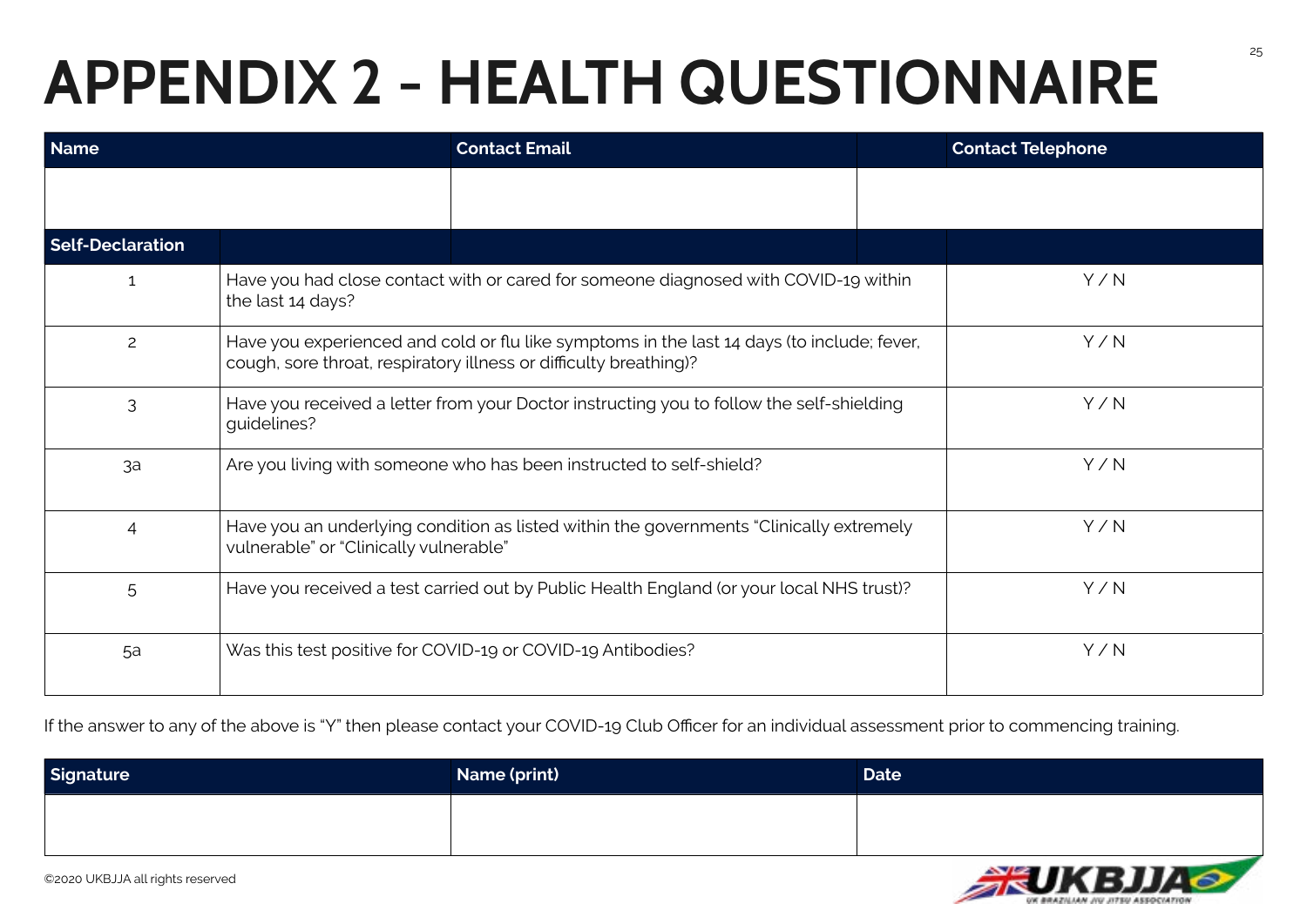This page intentionally left blank 26 and 26 and 26 and 26 and 26 and 26 and 26 and 26 and 26 and 26 and 26 and 26 and 26 and 26 and 26 and 26 and 26 and 26 and 26 and 26 and 26 and 26 and 26 and 26 and 26 and 26 and 26 an

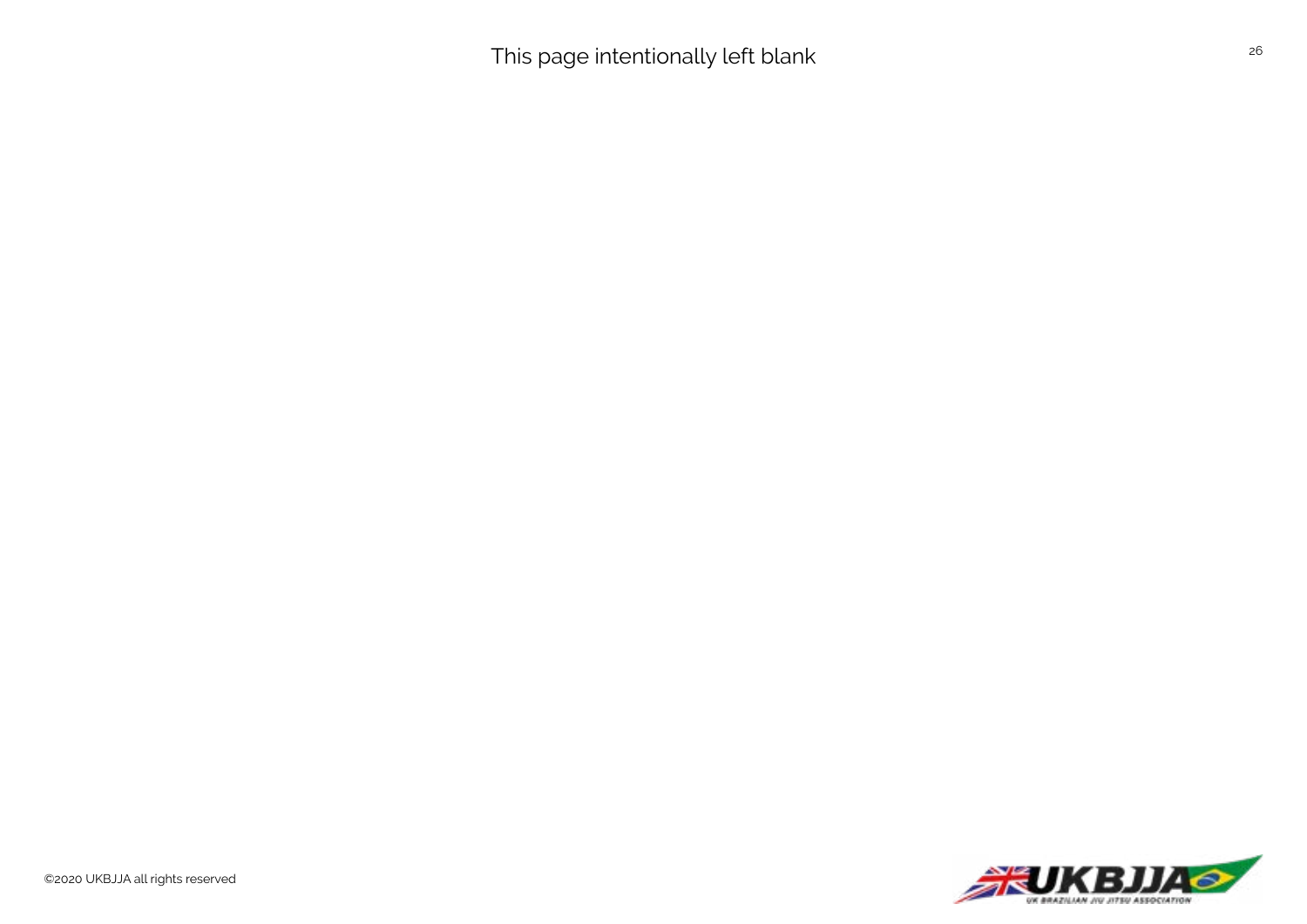This page intentionally left blank 27 and 27 and 27 and 27 and 27 and 27 and 27 and 27 and 27 and 27 and 27 and 27